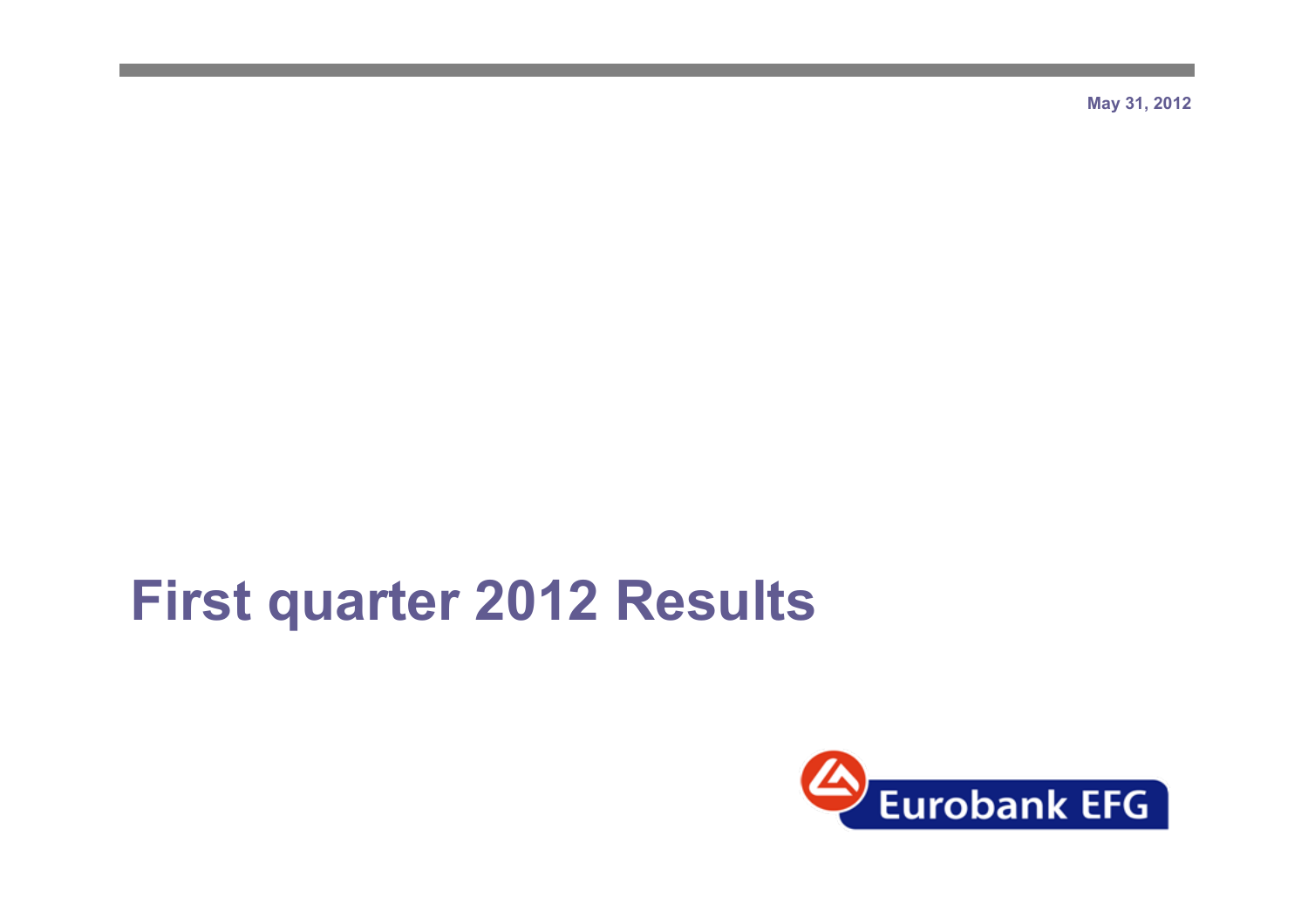### **1Q 2012 results highlights**



- Г Pre-provision income at €275m in 1Q12 up 9%qoq, as non-core income reverts to normal levels.
- $\mathcal{C}$  NII dropped 11%qoq on higher funding costs, significantly lower Euribor rates and further de-leveraging. On the positive side lending spreads in Greece widened by 16bps qoq.
- $\mathcal{L}_{\mathcal{A}}$  Operating costs down 5%qoq, continue their declining trend since 2008. International operations costs down 6%qoq.
- $\overline{\phantom{a}}$  Provisions up 5% qoq. 90+ formation increased due to the deepening of economic recession and the liquidity squeeze in Greece; 90+ coverage stable at 43%.
- $\overline{\phantom{a}}$  1Q12 operating net result was negative at -€77m. Including additional Greek sovereign exposure valuation loss, net result stood at -€236m.
- T. International operations marginally profitable in 1Q12.
- ×, HFSF bridge re-capitalization of €4bn brings CAD to 9.0%.
- H. Signed agreement to sell Eurobank Tekfen to Burgan Bank of Kuwait; completion in 3Q12.
- u, LME in 1Q12 resulted in Core Tier I gain of €250m while other asset/liability actions added €100m in 2Q12.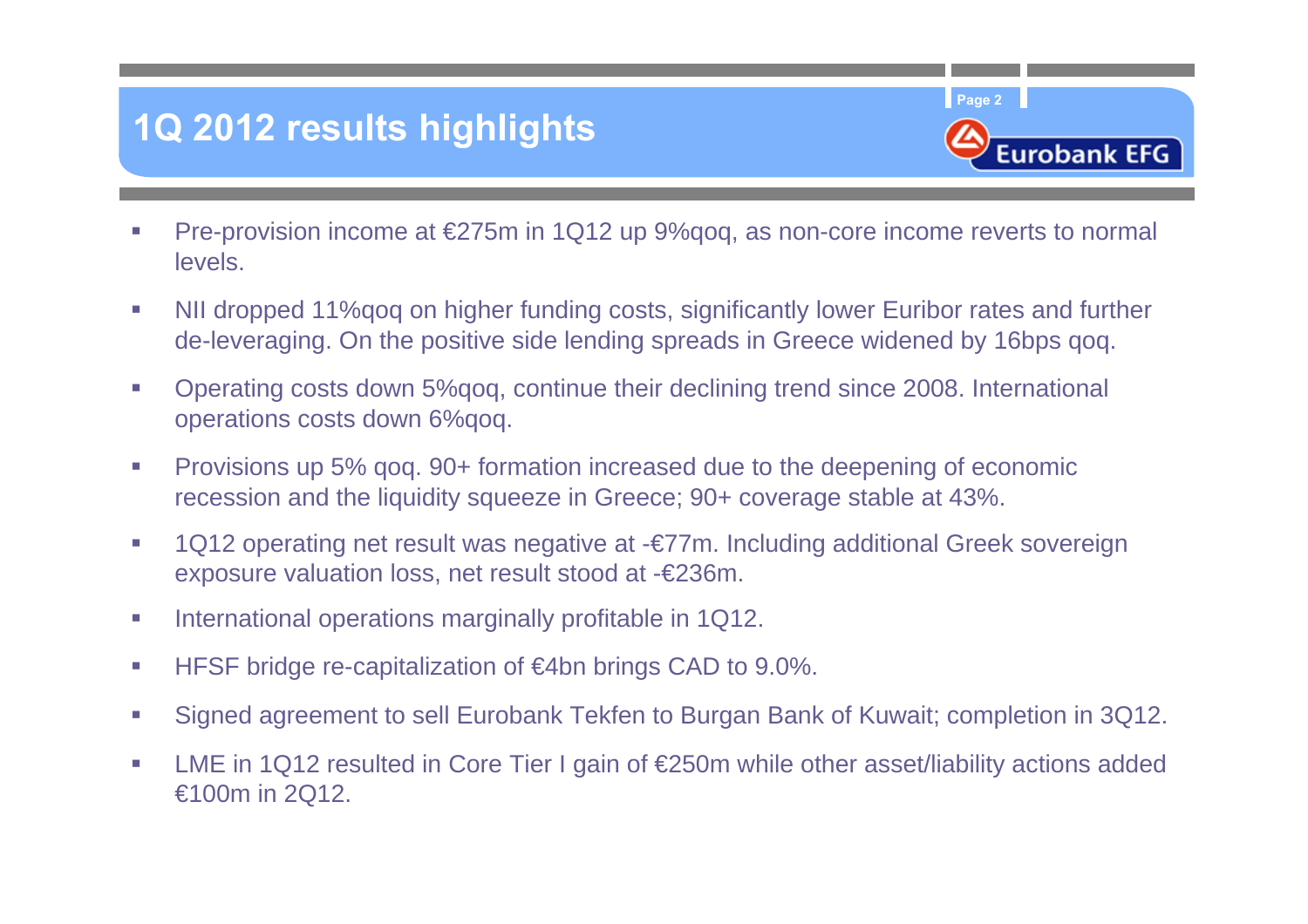### **Capital position post PSI**

**Page 3**



#### **Current position**

**HFSF underwrote immediate capital** needs ( $\in$  4bn) bringing CAD to 9.0%

#### Medium term

 Medium term capital needs and the capital instruments to address these are currently under discussion with BoG, HFSF, the Government and official creditors ("troika").

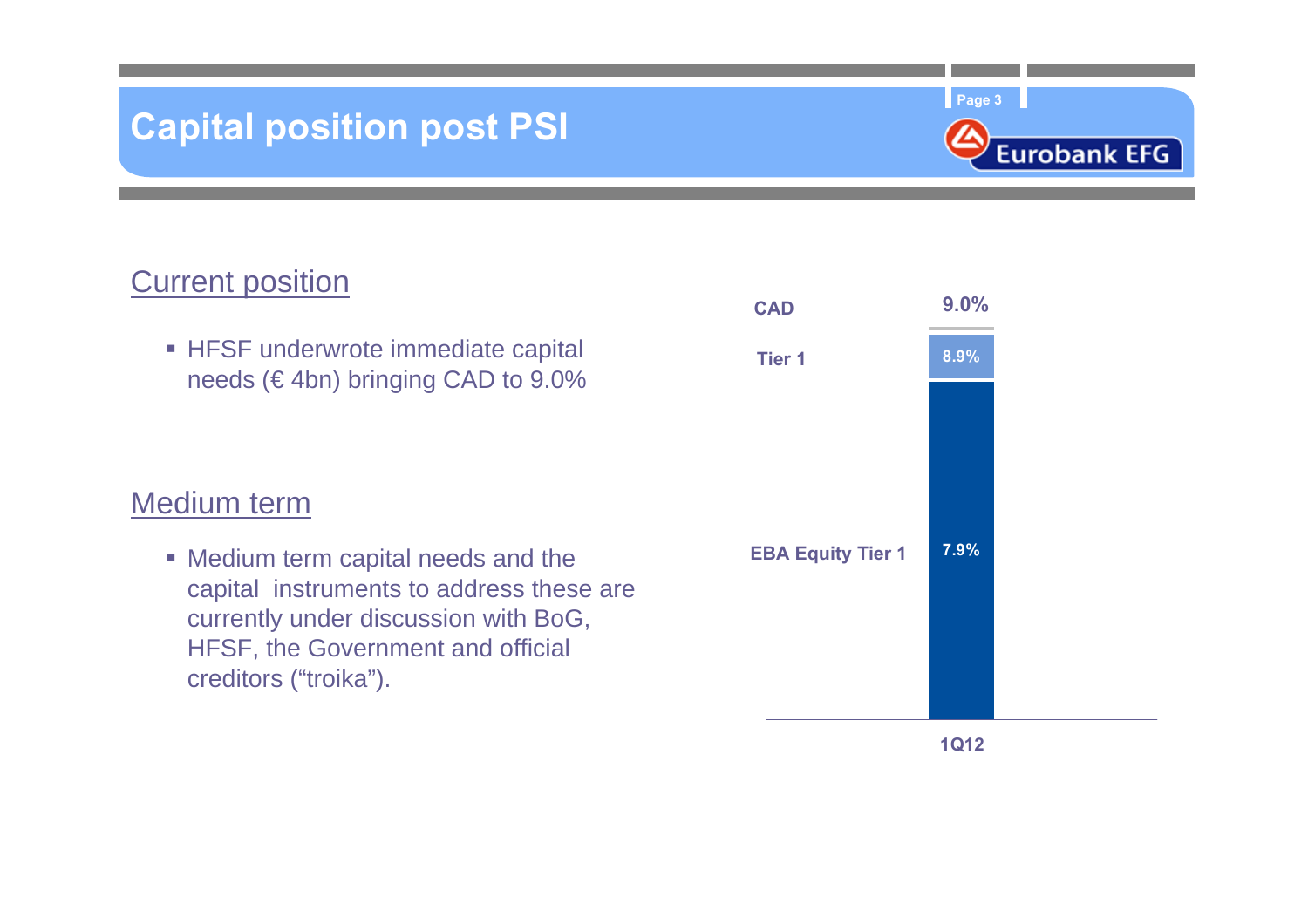### **Organic capital enhancement plan**

 Signed agreement to sell Eurobank Tekfen to Burgan Bank of Kuwait; completion in 3Q12.

**Page 4**

**Eurobank EFG** 

- Polbank transaction closed in April. Put option on remaining 13% stake exercised.
- LME in 1Q12 resulted in Core Tier I gain of €250m while other asset/liability actions added €100m in 2Q12.
- These initiatives improve Core Tier I by ca.€1bn and liquidity position by €3.7bn upon full completion of transaction.
- De-risking continues; RWAs down by €1.4bn in 1Q12; a gain of almost 30bps.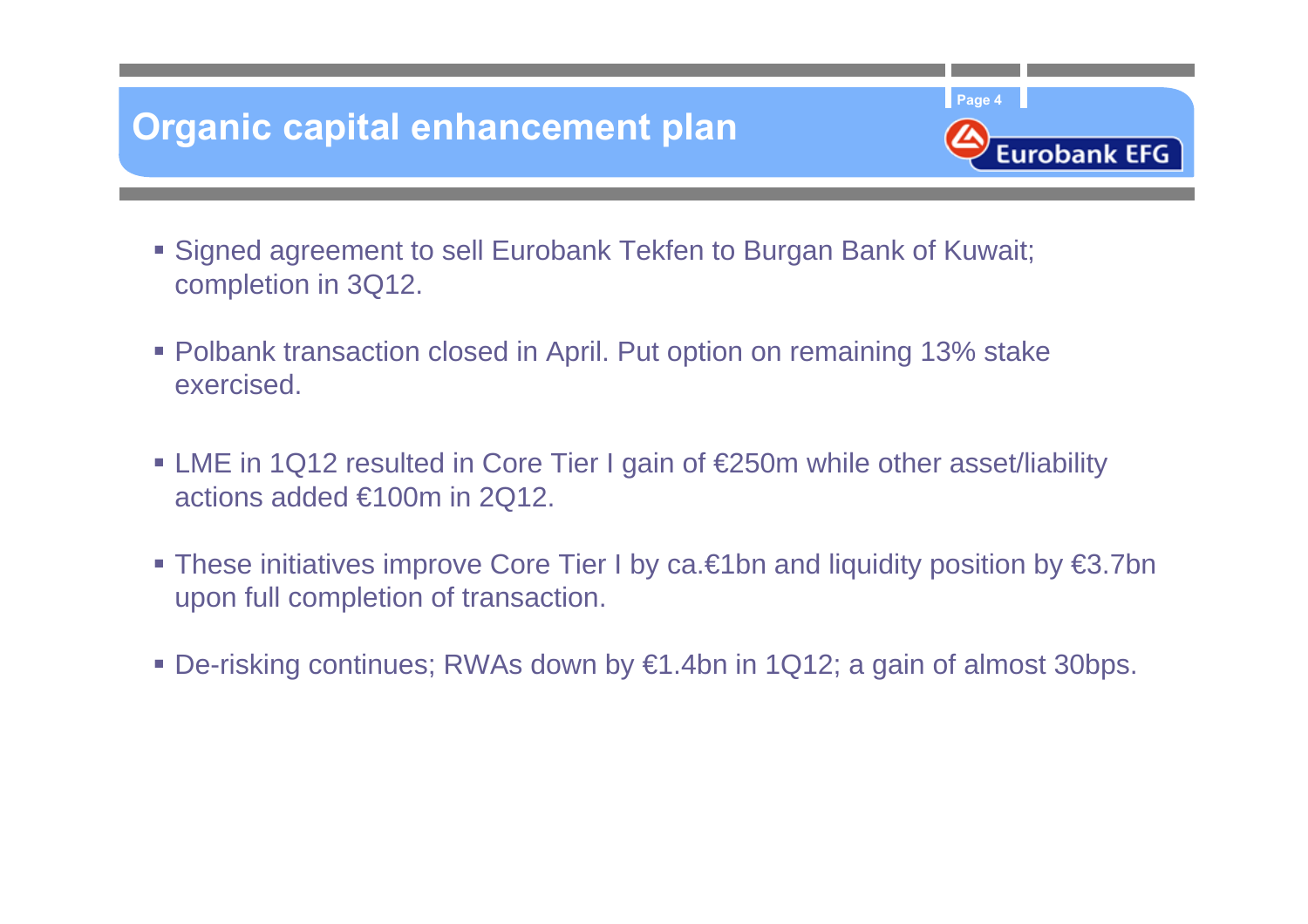### **Liquidity**



- $\sim$  Total group deposits declined by €0.9bn in 1Q12
	- $\blacksquare$ Greek deposits down by €1.4bn
	- $\overline{\phantom{a}}$ Int'l operations deposits increased by €0.5bn
- $\mathcal{C}$ Group commercial gap improved by €400m.
- $\sim$ Eurosystem funding at €31bn.
- $\sim$ Eurosystem available liquidity buffers at  $\epsilon$ 7.5bn including:
	- $\overline{\phantom{a}}$ existing buffers
	- $\mathbb{R}^n$ capital contribution by the HFSF
- $\mathcal{C}$  Further buffer available through the unallocated State guaranteed liquidity scheme
- $\mathcal{L}_{\mathcal{A}}$  Liquidity boost of another €2.2bn upon full completion of Polish & Turkish transactions.
- $\mathcal{L}_{\mathcal{A}}$  International Operations commercial gap below €0.5bn after completion of Turkish transaction.
- $\sim$ No further wholesale funding obligations in 2012.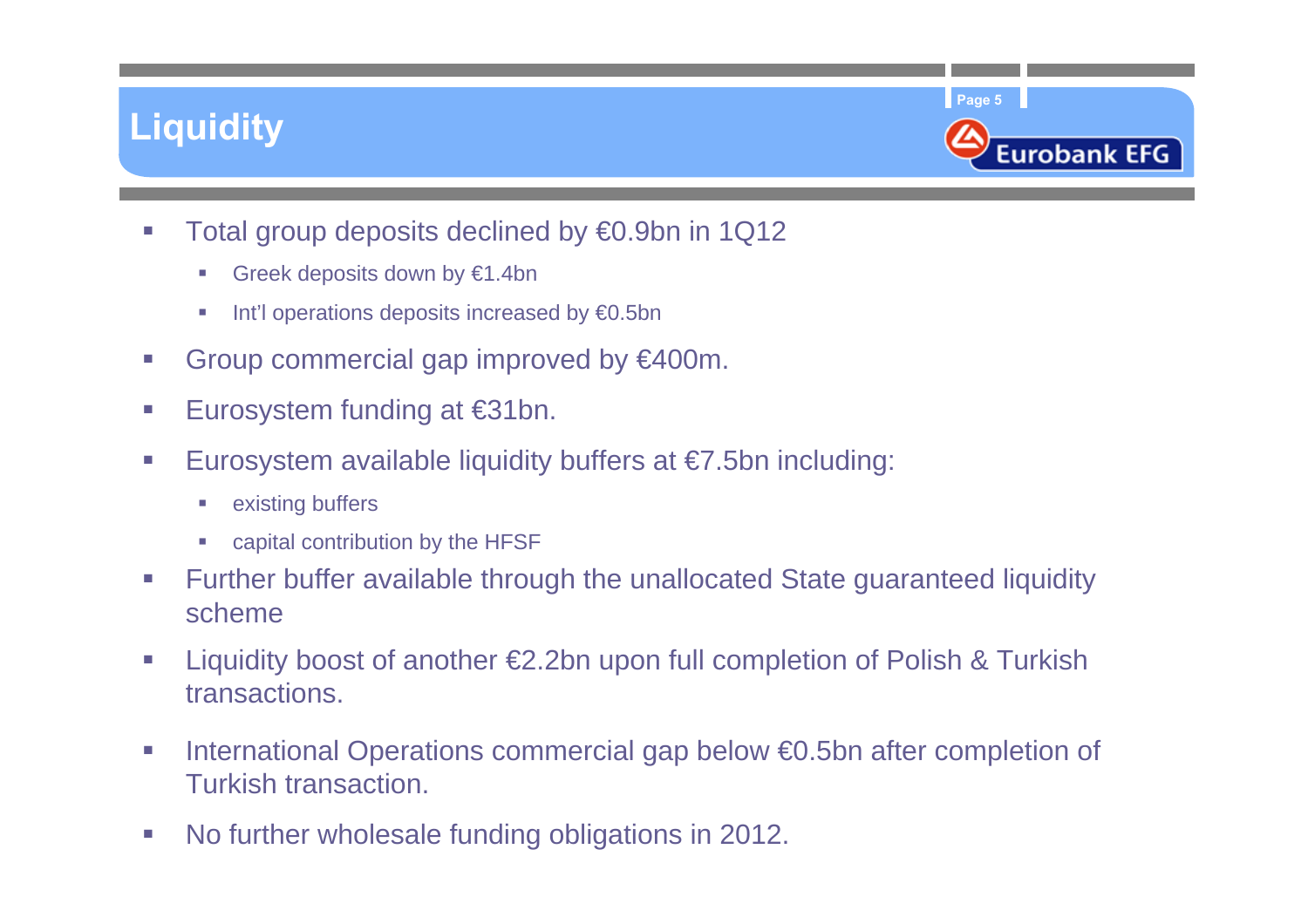

# Results review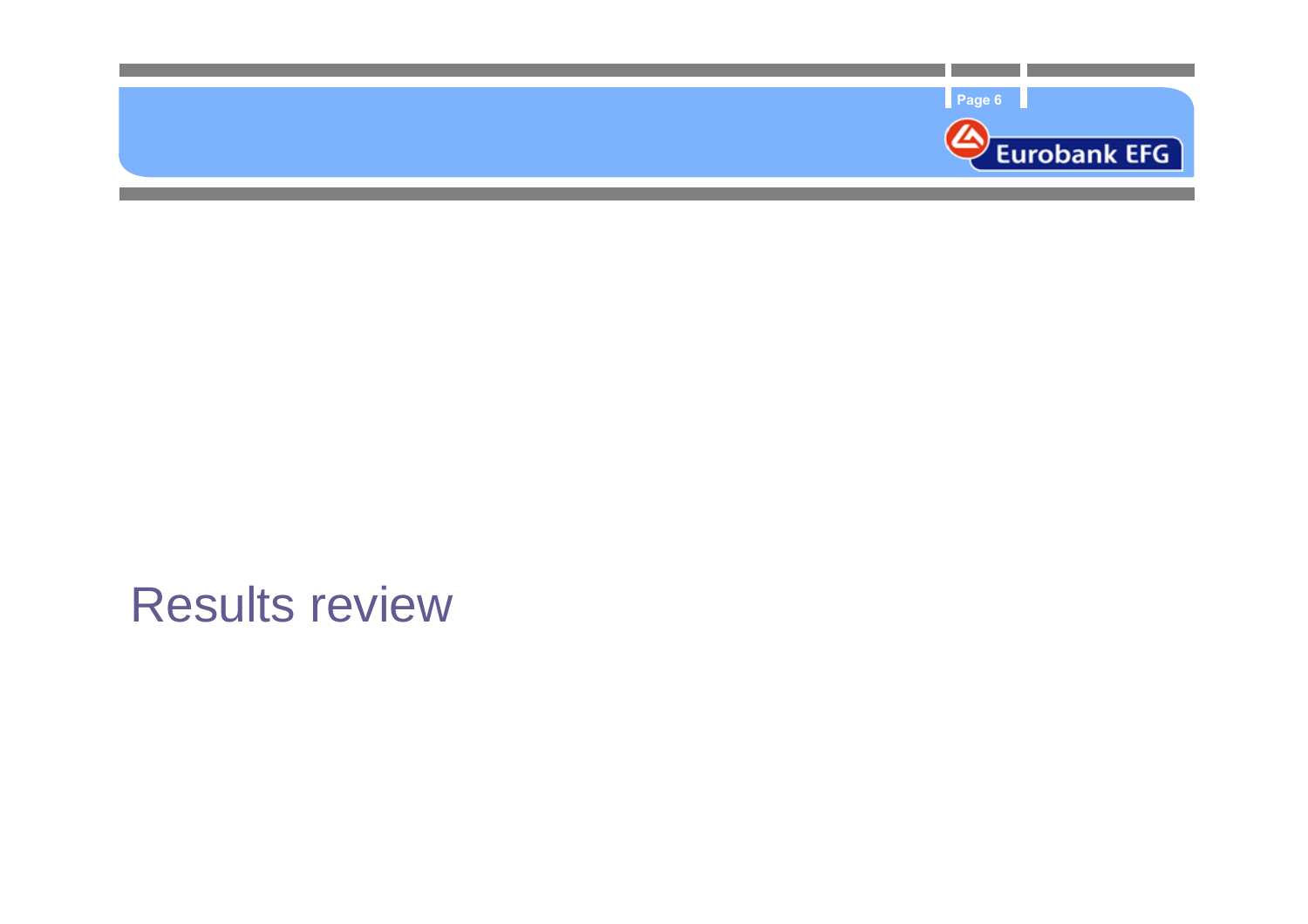#### **Loan book de-risking continues – deposits in Int'l Operations resilient**



**33.18.1 8.3 7.3 5.56.410.5 10.7 11.9 11.5 23.8 25.010.6 10.010.6 5.412.023.5 22.6**25.2<br>**23.5 10.510.3FY08 FY09 FY 10 FY11 1Q12 Greece53.2 53.4 51.5 53.0 41.2 50.5** *BusinessMortgages Consumer***Greece: 31.6Int'l Operations IDEN IDEN IDEN IDEN IDEN IDEN IDEN IDEN Operations**

**Deposits evolution**



**Gross loans**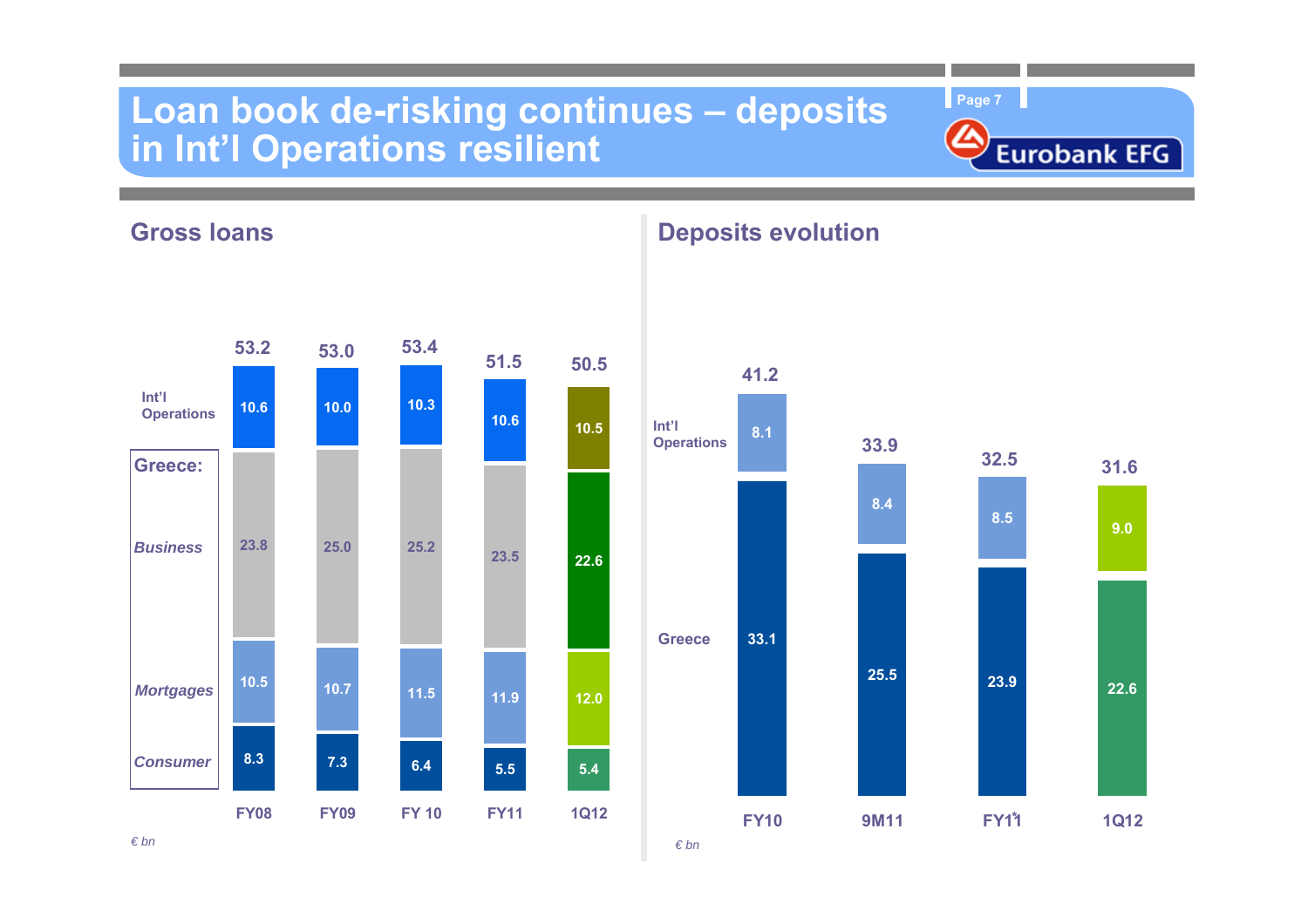#### **Pre-provision income improves in 1Q12 with non-core gains back to normal levels**



**Page 8**

**Eurobank EFG** 

*\*Non core income turned positive in 1Q12 to € 45m from a loss of €30m in 4Q11*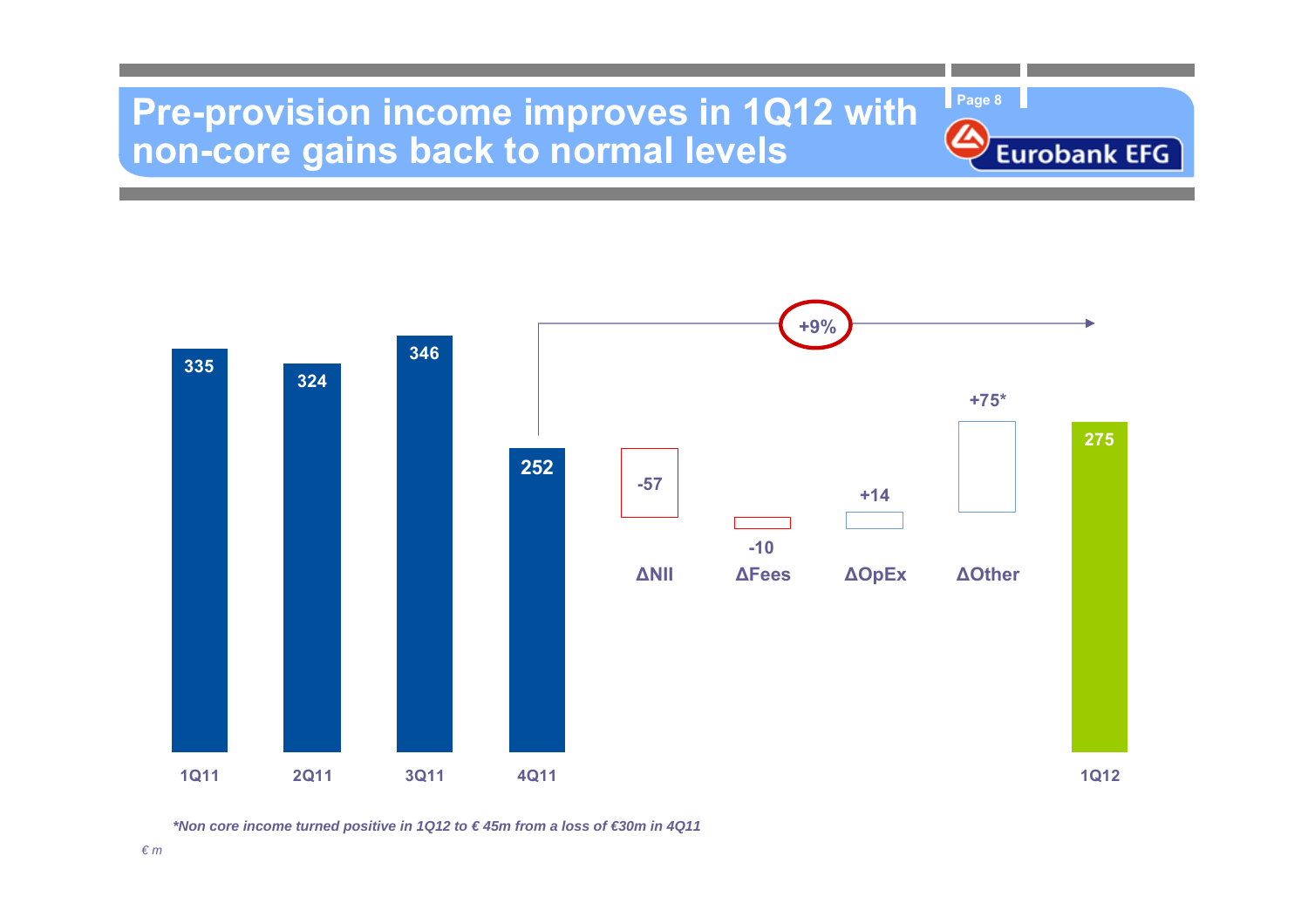#### **NII hit by high funding costs and the significant reduction in Euribor rates**

**Page 9**



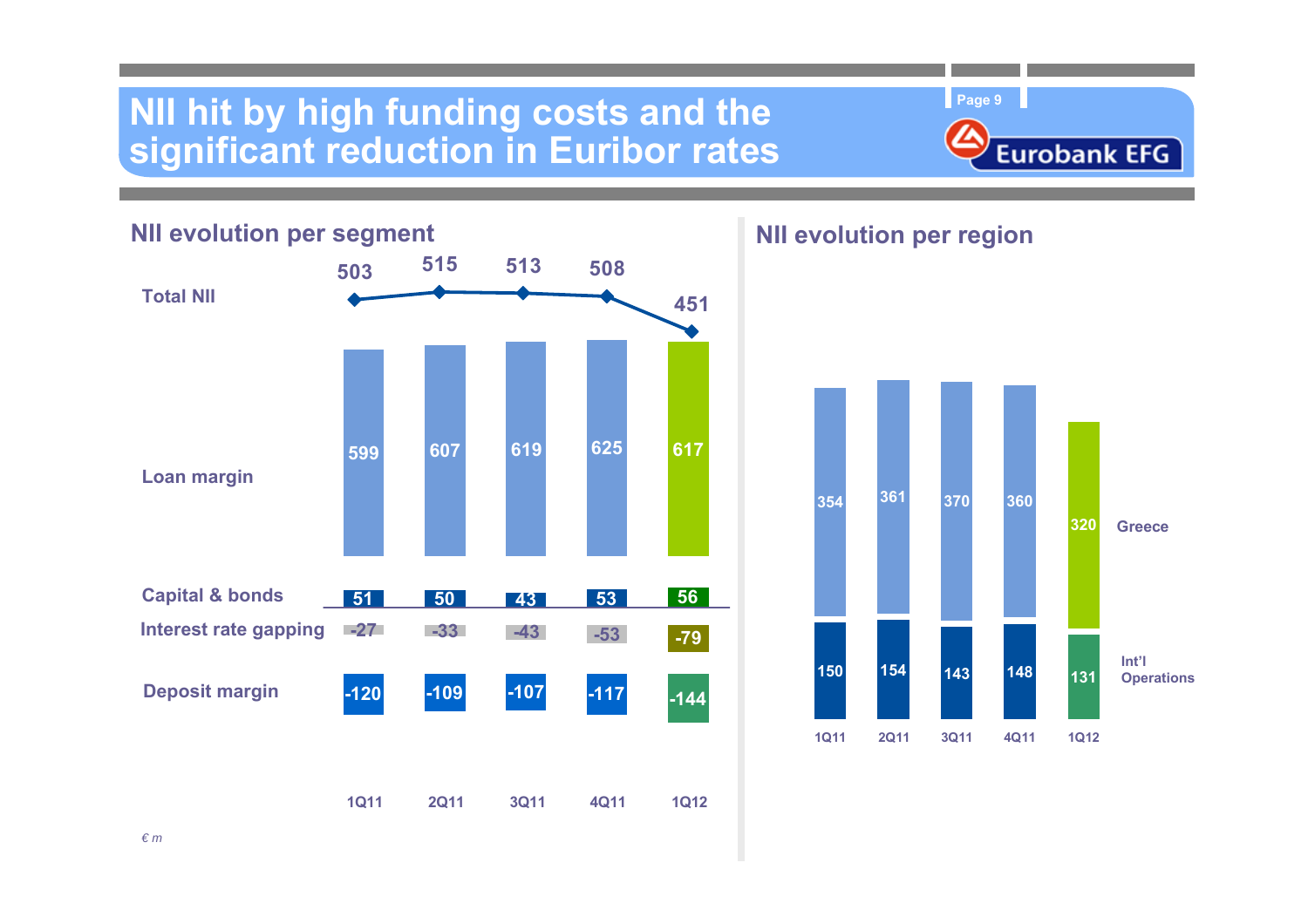#### Asset re-pricing continues, only partly **Page 10 Page 10 offsetting increased funding cost**



#### **Evolution of Greek spreads (%)**

|                                 | <b>1Q11</b> | <b>2Q11</b> | <b>3Q11</b> | <b>4Q11</b> | <b>1Q12</b> |
|---------------------------------|-------------|-------------|-------------|-------------|-------------|
| Core deposits                   | 0.10        | 0.39        | 0.43        | 0.16        | $-0.33$     |
| Time deposits &<br>client EMTNs | $-2.06$     | $-2.24$     | $-2.31$     | $-2.28$     | $-2.57$     |
| <b>Total Deposits</b>           | $-1.48$     | $-1.48$     | $-1.49$     | $-1.52$     | $-1.89$     |
|                                 |             |             |             |             |             |
| <b>Wholesale Loans</b>          | 3.53        | 3.59        | 3.80        | 4.08        | 4.27        |
| Mortgage                        | 1.85        | 1.90        | 2.00        | 2.20        | 2.46        |
| Consumer                        | 10.39       | 10.70       | 10.93       | 11.04       | 11.06       |
| SBB*                            | 5.53        | 5.74        | 5.99        | 6.49        | 6.74        |
| <b>Retail Loans</b>             | 4.87        | 4.93        | 4.98        | 5.15        | 5.28        |
|                                 |             |             |             |             |             |
| <b>Total Loans</b>              | 4.29        | 4.35        | 4.46        | 4.69        | 4.85        |

#### **Evolution of NIM (%)**

| NIM (%)           | <b>1Q11</b> | <b>2Q11</b> | <b>3Q11</b> | 4Q11 | <b>1Q12</b> |
|-------------------|-------------|-------------|-------------|------|-------------|
| <b>Group</b>      | 2.54        | 2.54        | 2.51        | 2.56 | 2.40        |
| <b>Greece</b>     | 2.25        | 2.22        | 2.24        | 2.27 | 2.15        |
| <b>New Europe</b> | 3.63        | 3.84        | 3.62        | 3.71 | 3.34        |

| <b>NIM (%)</b>  | <b>1Q11</b> | <b>2Q11</b> | <b>3Q11</b> | <b>4Q11</b> | <b>1Q12</b> |
|-----------------|-------------|-------------|-------------|-------------|-------------|
| Romania         | 4.11        | 4.29        | 3.88        | 3.88        | 3.41        |
| <b>Bulgaria</b> | 4.09        | 4.12        | 4.00        | 3.80        | 3.35        |
| Serbia          | 5.15        | 5.33        | 5.15        | 4.72        | 4.23        |
| <b>Turkey</b>   | 2.50        | 3.08        | 2.85        | 4.16        | 4.48        |
| <b>Ukraine</b>  | 4.45        | 4.94        | 4.82        | 5.23        | 3.69        |
| Cyprus          | 1.79        | 1.99        | 2.05        | 2.04        | 1.84        |

*\*excluding TEMPME loans which carry 200bps spread with Govt. guarantee*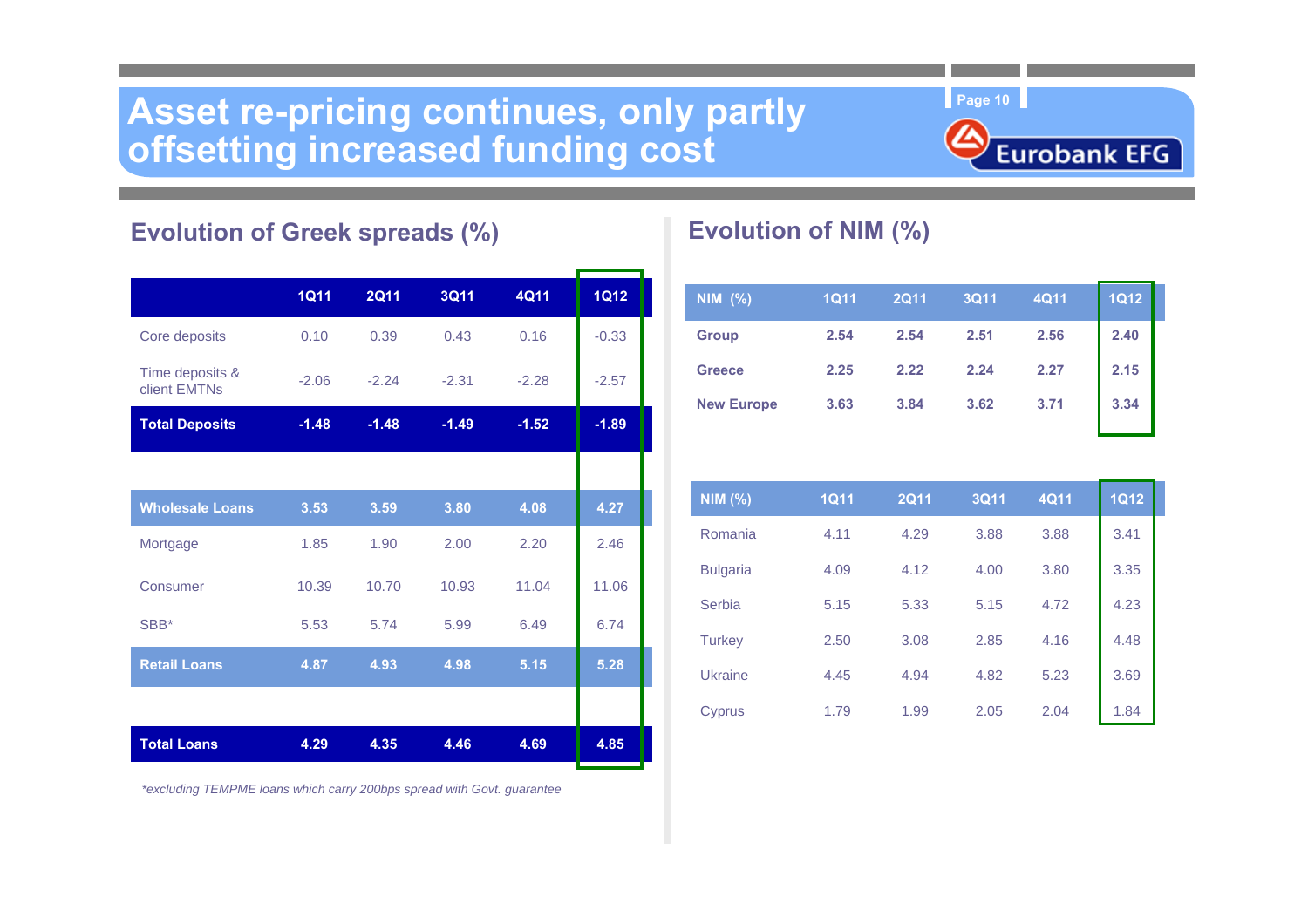#### **Commissions hit by weaker lending related fees**

#### **Commission income evolution per segment**

#### **36 31 <sup>36</sup> <sup>35</sup> <sup>31</sup> 8129 9 9 1111 11 9 117 76 5 8 7 7 810 1215201717 21 2018 88 7 1Q11 2Q11 3Q11 4Q11 1Q12 Network & Other ActivitiesMutual Funds & AUMLending Activities Capital Markets InsuranceNon-banking services 944**  $\begin{bmatrix} 12 \\ 12 \end{bmatrix}$   $\begin{bmatrix} 20 \\ 39 \end{bmatrix}$  89 **86 <sup>86</sup> <sup>89</sup> <sup>89</sup> 82Adding back Govt'n guarantees cost 10498104 1027289**

#### **Commission income evolution per region**

**Page 11**

**Eurobank EFG** 

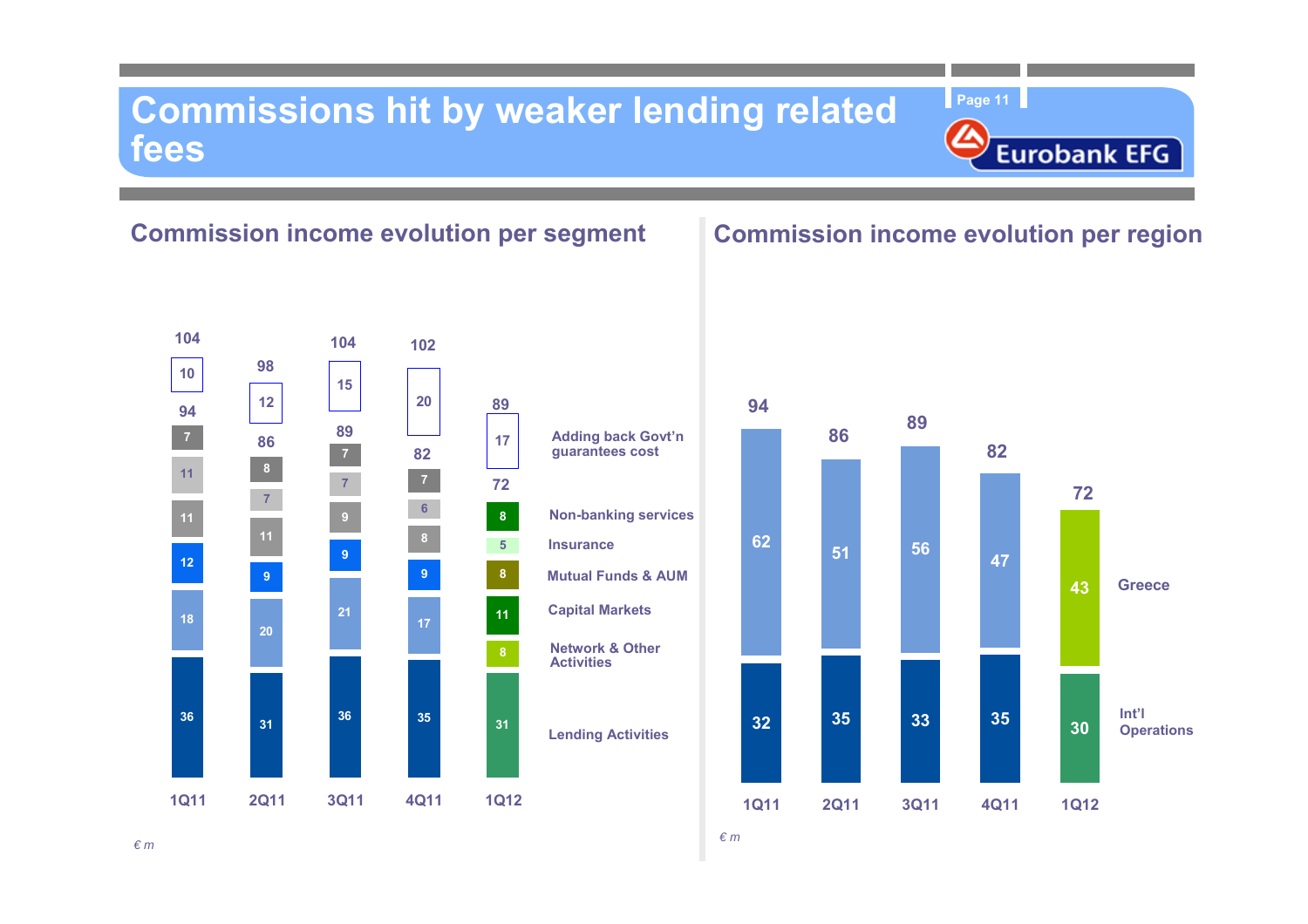### **Cost reduction continues unabated**

**Page 12**



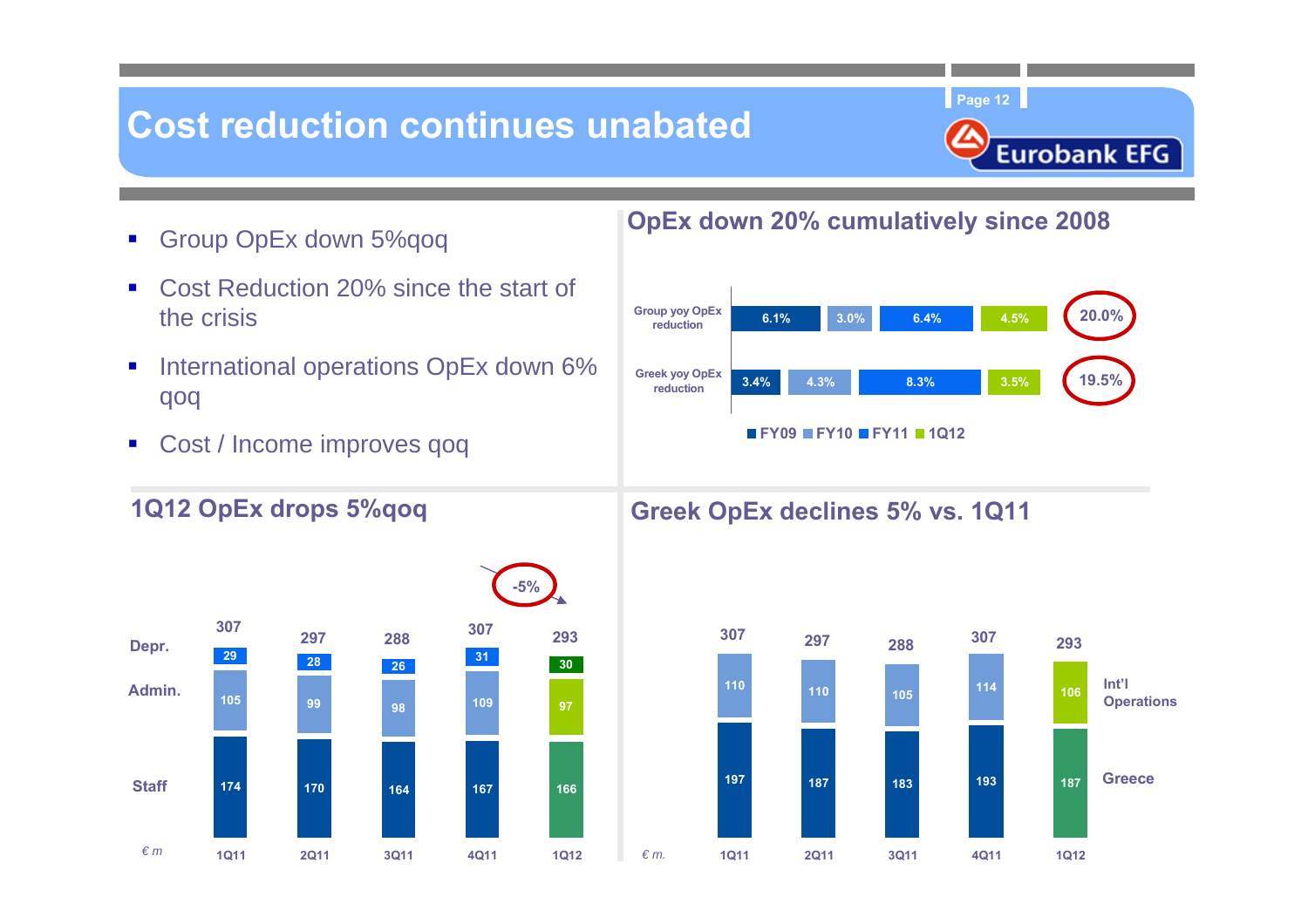#### **90+ formation picks up on Greek economic contraction**

**Page 13**



**90dpd formation picks up in Greece**



#### **90dpd ratio**

|                   | 1011 |                                              | 2Q11 3Q11 4Q11 | 1Q12     |
|-------------------|------|----------------------------------------------|----------------|----------|
| <b>Group</b>      |      | $11.4\%$ $12.5\%$ $13.8\%$ $15.3\%$ $17.2\%$ |                |          |
| Greece            |      | 11.3%  12.5%  14.0%  15.8%  18.0%            |                |          |
| <b>New Europe</b> |      | 12.0%  12.5%  12.7%  13.5%                   |                | $14.3\%$ |

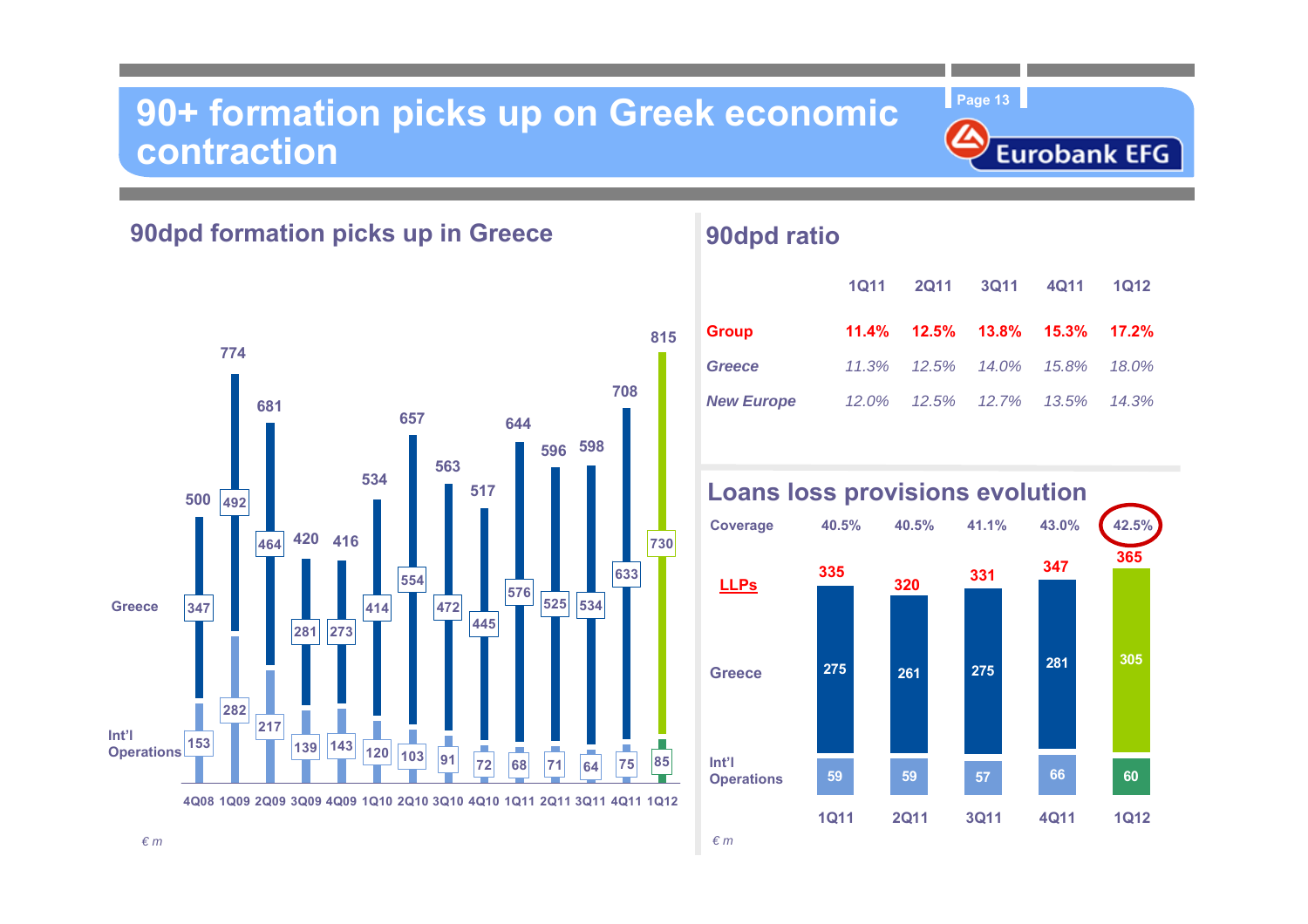#### Int'l Operations asset quality: gross 90+ **formation at reasonably low levels**



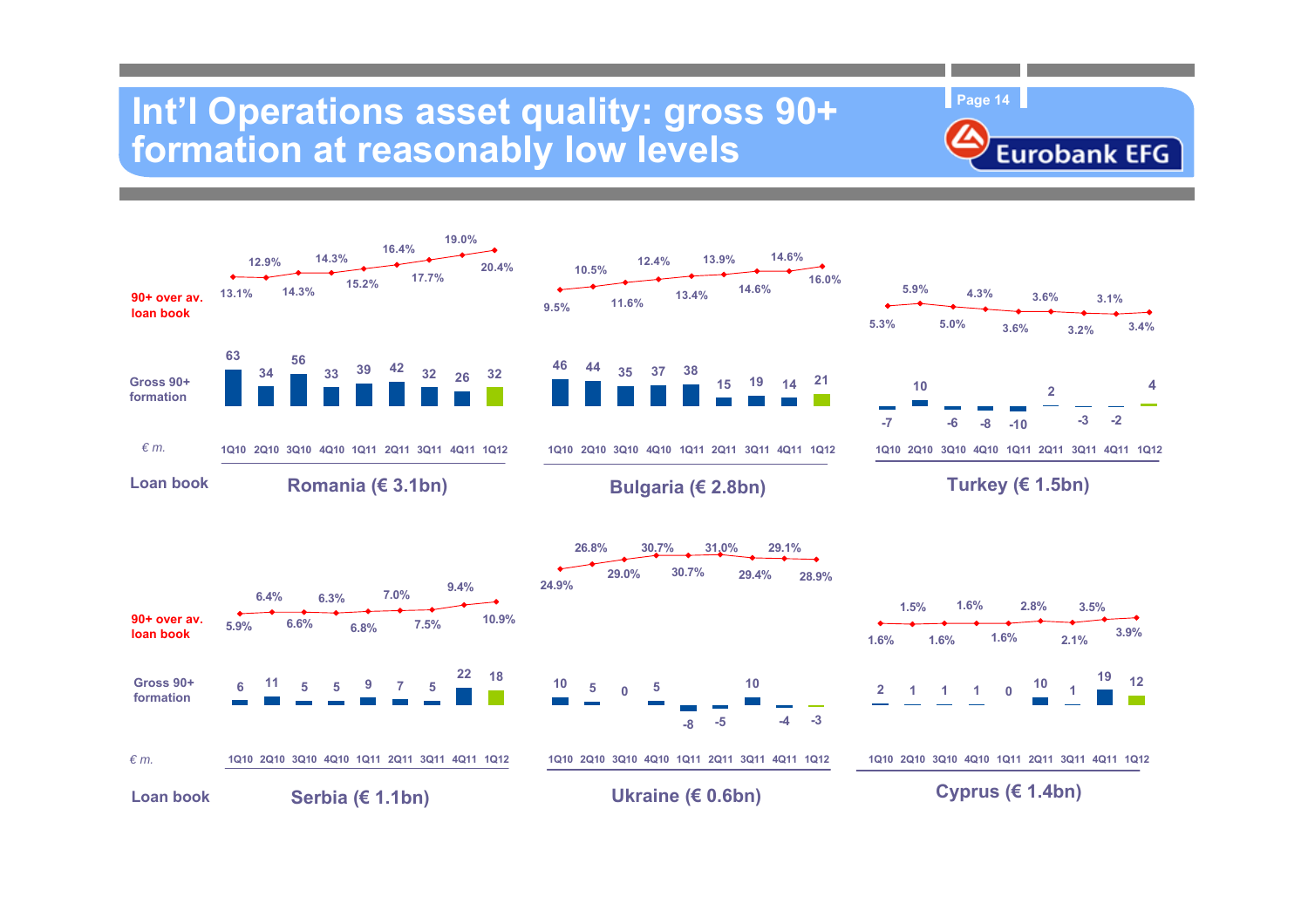#### **Int'l Operations performance: self funded & consistently profitable**



**Total deposits**





**Page 15**

**Eurobank EFG** 

- **International operations' growth self-funded** throughout the crisis.
- **Commercial funding gap shrinks to less than** €1bn.
- **Operations marginally profitable mainly on** increased funding cost.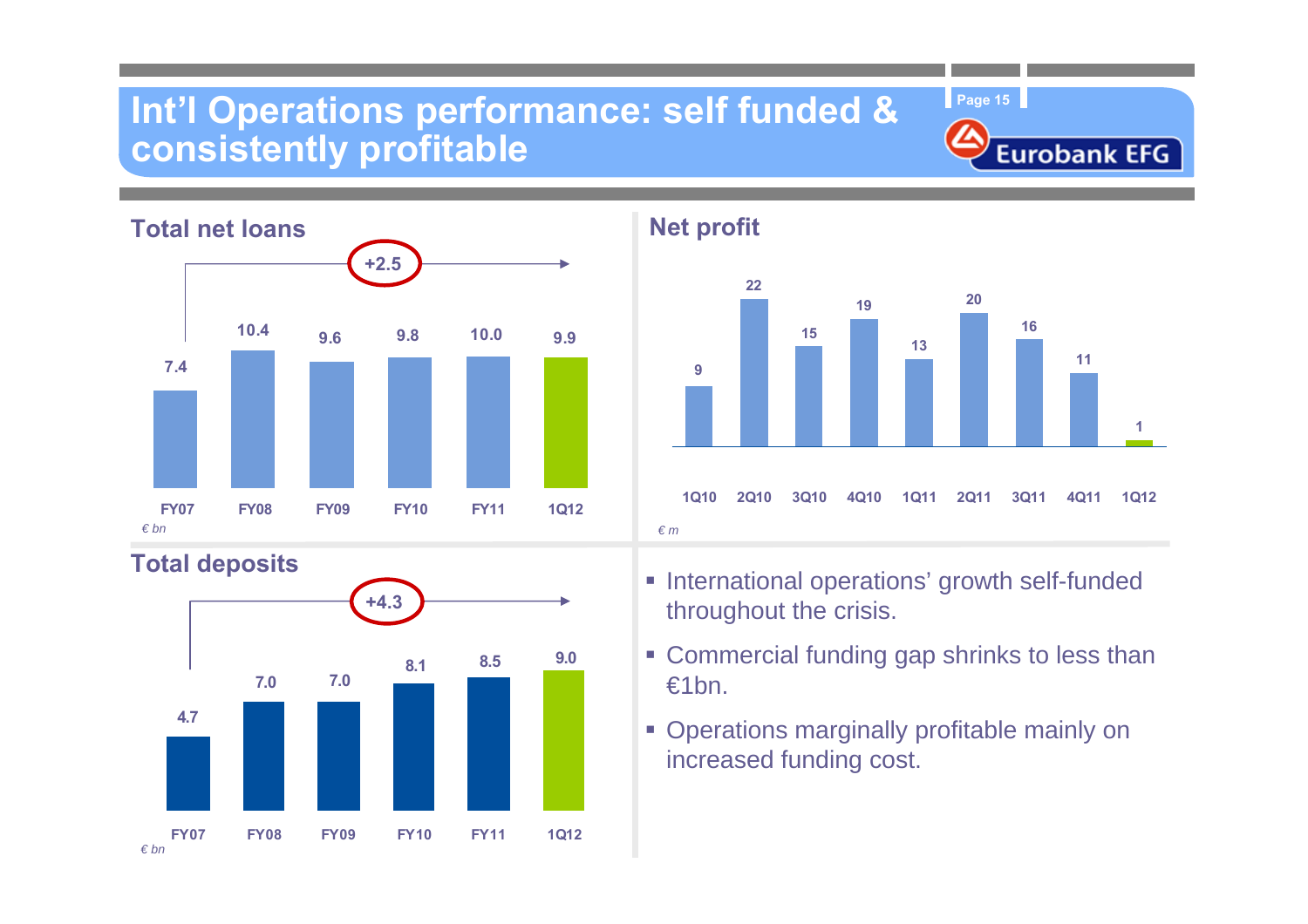### **Int'l Operations remain profitable**

**Page 16**





*\* Including one-off building sale*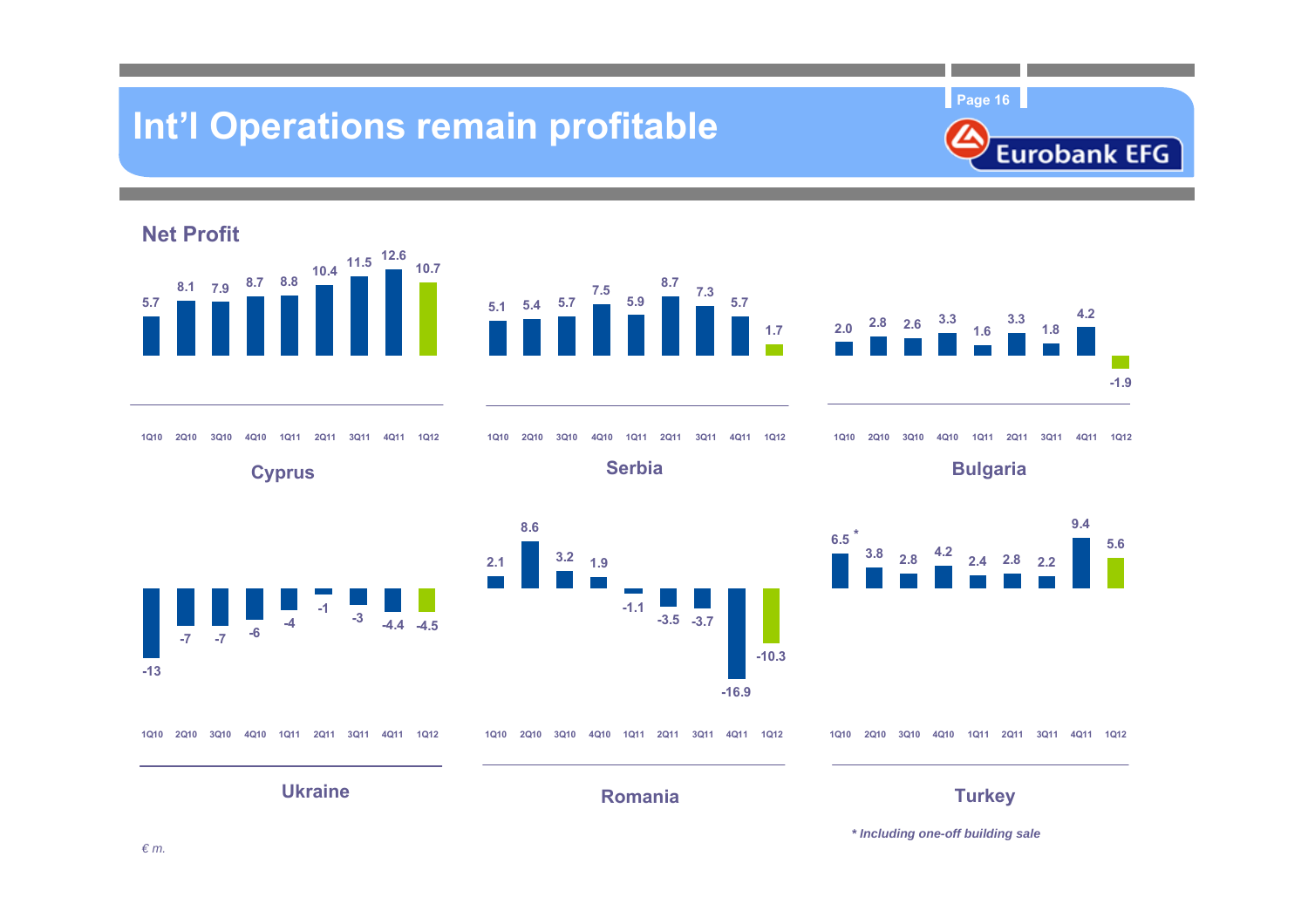

# Appendices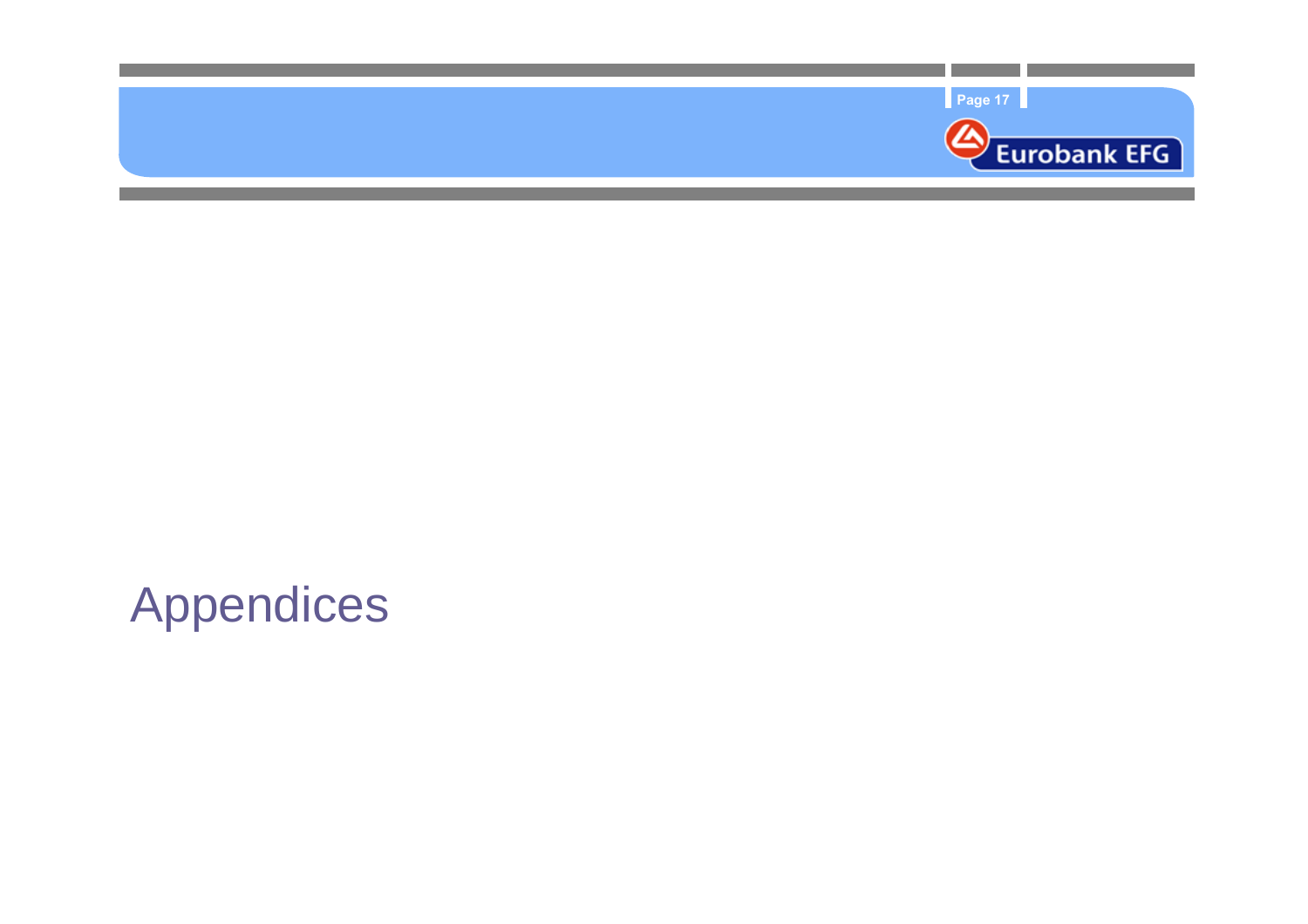#### **Financial Ratios**

**Page 18**



| <b>Financial Ratios</b>                  | <b>1Q12</b> | <b>1Q11</b> |
|------------------------------------------|-------------|-------------|
| <b>Net Interest Margin</b>               | 2.40%       | 2.54%       |
| <b>Cost-Income</b>                       | 51.6%       | 47.8%       |
| NPLs (% of loans)                        | 13.7%       | 9.2%        |
| <b>NPLs coverage</b>                     | 53.5%       | 50.0%       |
| <b>Provision Charge (% of net loans)</b> | 3.07%       | 2.65%       |
| <b>EBA core Tier 1 ratio</b>             | $7.9%$ *    | 10.1%       |
| <b>Tier I Ratio</b>                      | $8.9%$ *    | 11.9%       |
| <b>Total Capital Adequacy</b>            | $9.0\%$ *   | 12.4%       |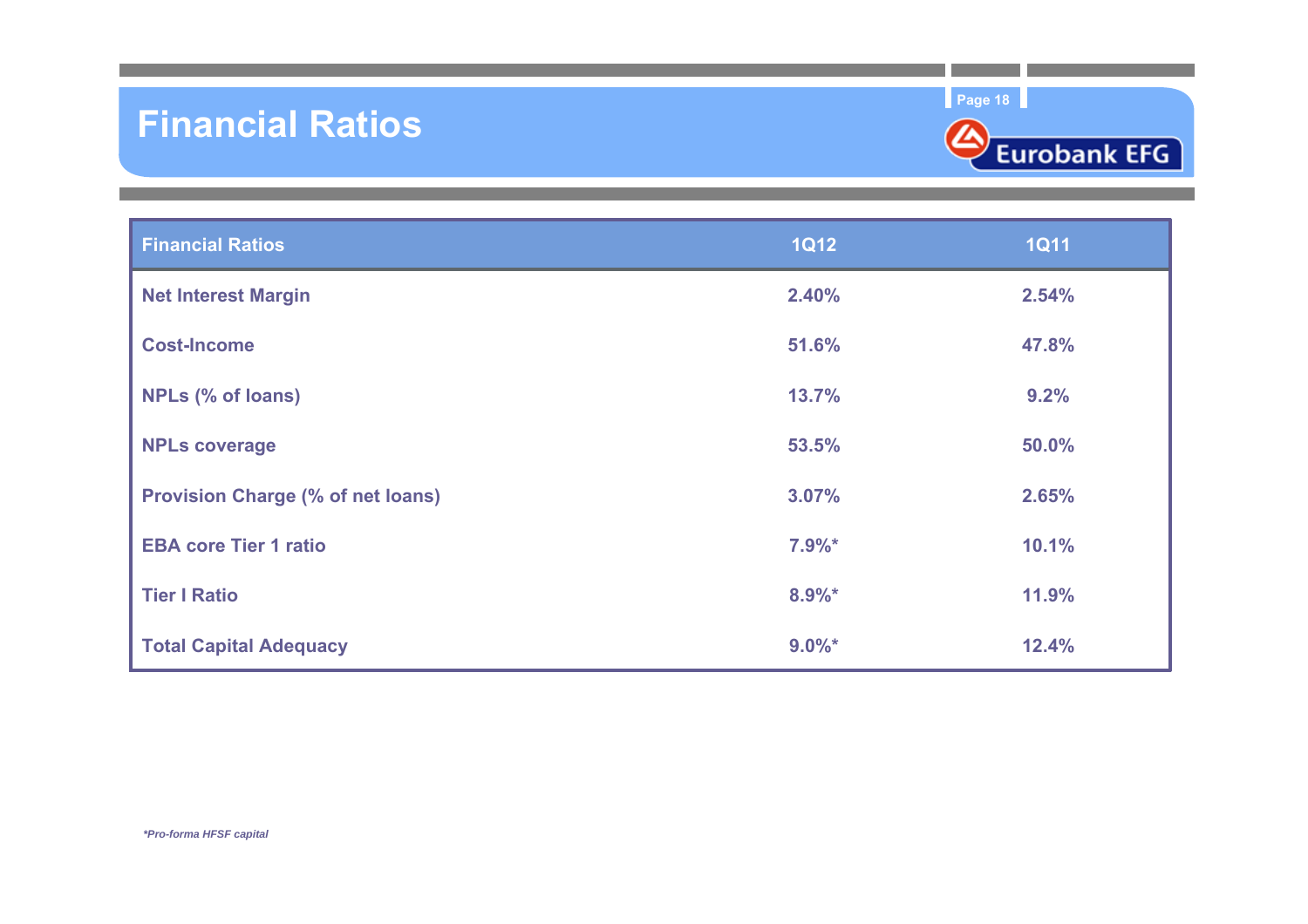### **Summary Figures**



| Summary Figures Group (excl. POL) (€ m)  | <b>1Q11</b> | <b>2Q11</b> | <b>3Q11</b>    | <b>4Q11</b> | <b>1Q12</b>    |
|------------------------------------------|-------------|-------------|----------------|-------------|----------------|
| Net Interest Income                      | 503.4       | 515.1       | 513.2          | 507.5       | 450.8          |
| <b>Net Fees &amp; Commissions</b>        | 93.9        | 85.6        | 89.3           | 81.8        | 72.0           |
| Non Core Income                          | 45.2        | 19.8        | 31.3           | $-30.0$     | 45.0           |
| <b>Total Operating Income</b>            | 642.5       | 620.6       | 633.9          | 559.3       | 567.8          |
| <b>Operating Expenses</b>                | 307.1       | 296.8       | 287.6          | 306.9       | $-293.0$       |
| <b>Pre-Provision Profit</b>              | 335.4       | 323.8       | 346.3          | 252.4       | 274.8          |
| Impairment                               | 334.6       | 319.9       | 331.1          | 347.1       | 364.7          |
| Profit before tax                        | 0.6         | 3.6         | 14.8           | $-94.7$     | $-90.4$        |
| <b>Net Profit (continuing)</b>           | $-4.0$      | 2.6         | 12.9           | $-78.3$     | $-77.0$        |
| Profit from discontinued ops             | $-8.2$      | 0           | ${\cal O}$     | $\cal O$    | $\overline{O}$ |
| One-off gains & extraordinary items      | 86.0        | $-664.0$    | $\overline{O}$ | $-4,855$    | $-159.1$       |
| <b>Net Profit (discontinued)</b>         | 73.8        | $-661.4$    | 12.9           | $-4,933.4$  | $-236.1$       |
| Portfolio of Loans (Gross, € m)          | <b>1Q11</b> | <b>2Q11</b> | <b>3Q11</b>    | <b>4Q11</b> | <b>1Q12</b>    |
| <b>Consumer Loans</b>                    | 7,755       | 7,538       | 7,305          | 7,048       | 6,822          |
| <b>Mortgages</b>                         | 13,428      | 13,849      | 13,929         | 14,028      | 14,108         |
| <b>Loans to Households</b>               | 21,183      | 21,387      | 21,234         | 21,076      | 20,930         |
| <b>Small Business Loans</b>              | 8,151       | 8,151       | 8,000          | 7,929       | 7,866          |
| <b>Loans to Medium-Sized Enterprises</b> | 11,848      | 11,746      | 11,436         | 11,561      | 10.848         |
| Loans to Large Corporates                | 11,146      | 11,451      | 11,610         | 10,925      | 10,871         |
| <b>Business Loans</b>                    | 31,145      | 31,349      | 31,047         | 30,415      | 29,585         |
| <b>Total Gross Loans</b>                 | 52,328      | 52,735      | 52,281         | 51,491      | 50,515         |
| <b>Total Deposits</b>                    | 40,431      | 34,852      | 33,861         | 32,459      | 31,591         |
|                                          |             |             |                |             |                |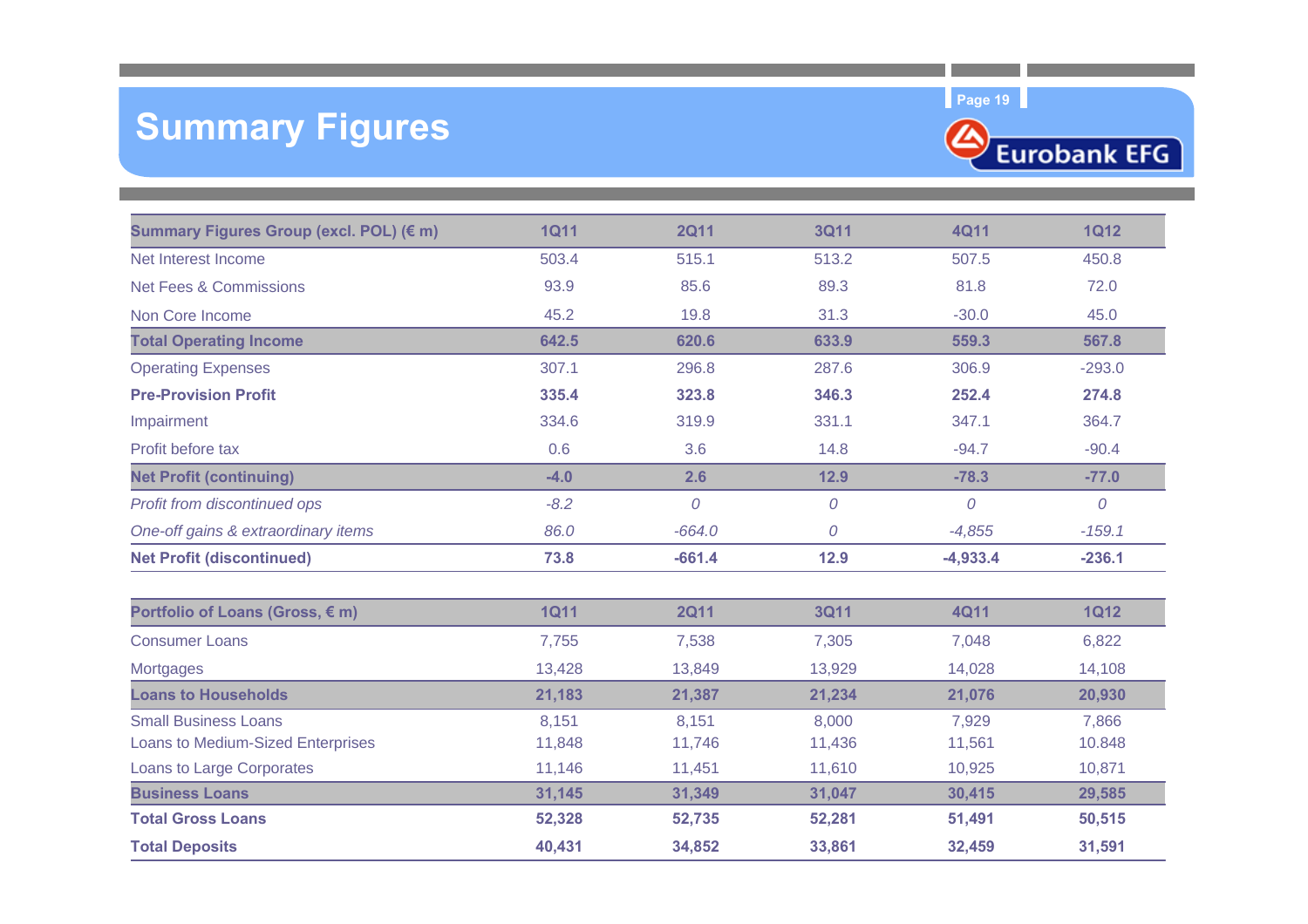### **Key figures of International Operations**

**Page 20**



|                                |                                           | Romania | <b>Bulgaria</b> | <b>Serbia</b> | <b>Cyprus</b>  | <b>Turkey</b> | <b>Ukraine</b> | <b>NE</b> | $\Delta$ yoy% |
|--------------------------------|-------------------------------------------|---------|-----------------|---------------|----------------|---------------|----------------|-----------|---------------|
|                                | <b>Total Assets</b>                       | 4,248   | 3,396           | 1,737         | 3,282          | 2,035         | 731            | 15,423    | $-5.5%$       |
| <b>Balance</b><br><b>Sheet</b> | <b>Total Loans (Gross)</b>                | 3,149   | 2,829           | 1,068         | 1,353          | 1,486         | 645            | 10,531    | $+2.6%$       |
|                                | <b>Total Deposits</b>                     | 1,816   | 2,078           | 796           | 2,920          | 1,086         | 309            | 9,005     | $+8.0%$       |
|                                | <b>Operating Income</b>                   | 54.0    | 36.6            | 21.2          | 19.4           | 31.4          | 7.6            | 169.3     | $-8.7%$       |
|                                | <b>Operating Expenses</b>                 | (37.5)  | (21.6)          | (13.2)        | (5.5)          | (19.8)        | (9.8)          | (106.4)   | $-3.3%$       |
| P&L                            | <b>Profit before tax</b><br>(before MI)   | (11.7)  | (2.1)           | 2.0           | 12.5           | 7.0           | (4.5)          | 3.3       | $-79.8%$      |
|                                | <b>Profit after tax and</b><br>minorities | (10.3)  | (1.9)           | 1.7           | 10.7           | 5.6           | (4.5)          | 1.2       | $-90.9%$      |
|                                | <b>Retail network</b>                     | 264     | 193             | 106           | ÷              | 14            | 54             | 631       |               |
| <b>Resources</b>               | <b>Wholesale network</b>                  | 11      | 8               | 10            | $\overline{7}$ | 46            |                | 83        |               |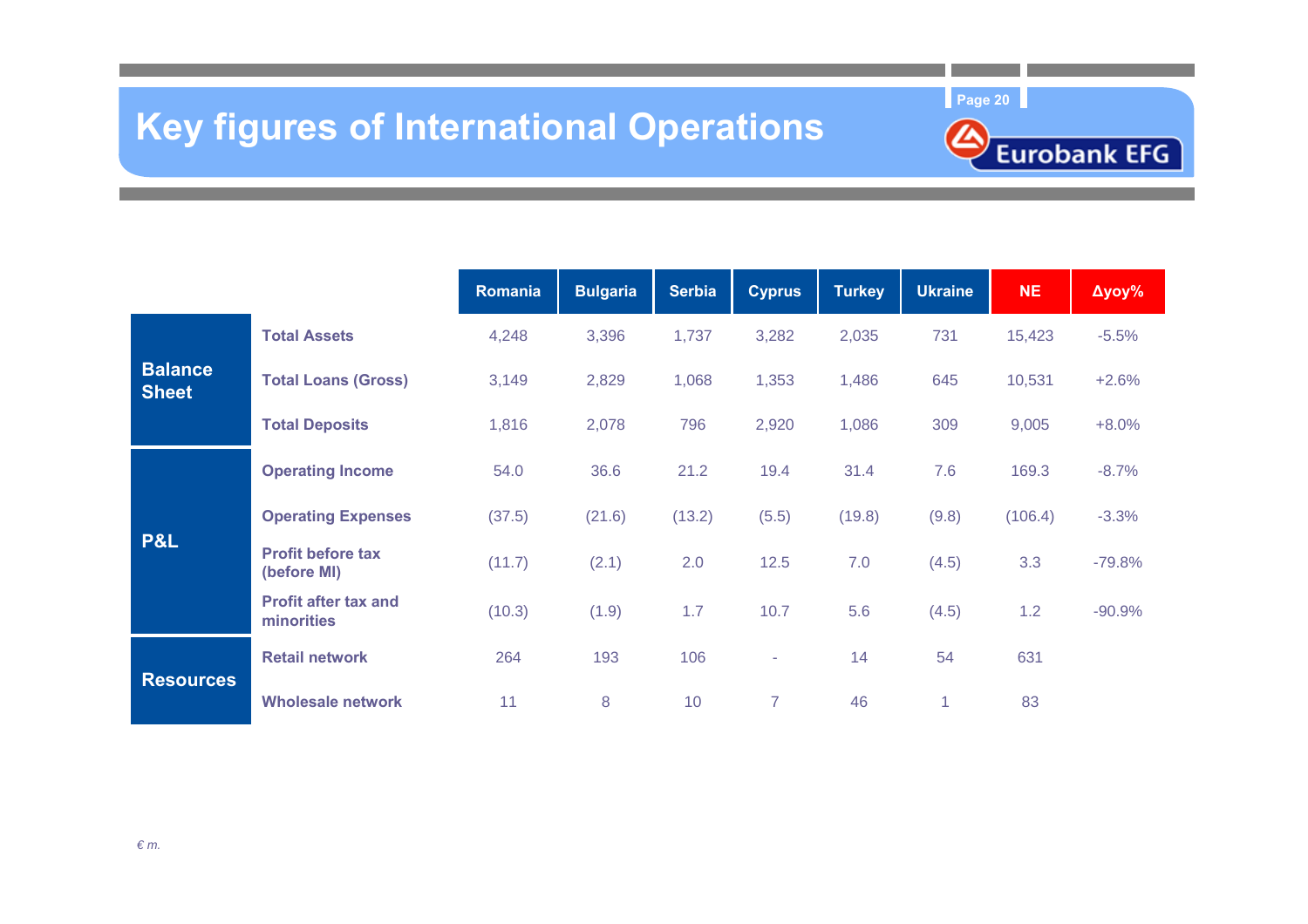#### **Cumulative provisions of €6bn (annualized) since the crisis**

#### **Cumulative provisions & Cost of Risk**

**Eurobank EFG** 

|                                                                        | $90+$                 | <b>NPLs</b>           | Value of<br>collaterals | <b>Total NPL</b><br>coverage |
|------------------------------------------------------------------------|-----------------------|-----------------------|-------------------------|------------------------------|
| <b>Consumer</b><br>Stock (€m)<br><b>Provisions(€m)</b><br>Coverage (%) | 2,133<br>1,495<br>70% | 2,133<br>1,495<br>70% | >10%                    | $>80\%$                      |
| <b>Mortgages</b><br>Stock (€m)<br>Provisions(€m)<br>Coverage (%)       | 1,516<br>299<br>20%   | 1,245<br>299<br>24%   | >100%                   | >100%                        |
| <b>Business</b><br>Stock (€m)<br><b>Provisions(€m)</b><br>Coverage (%) | 5,052<br>1,906<br>38% | 3,534<br>1,906<br>54% | $>65\%$                 | >100%                        |
| <b>TOTAL</b><br>Stock (€m)<br><b>Provisions(€m)</b><br>Coverage (%)    | 8,701<br>3,700<br>43% | 6,911<br>3,700<br>54% |                         |                              |

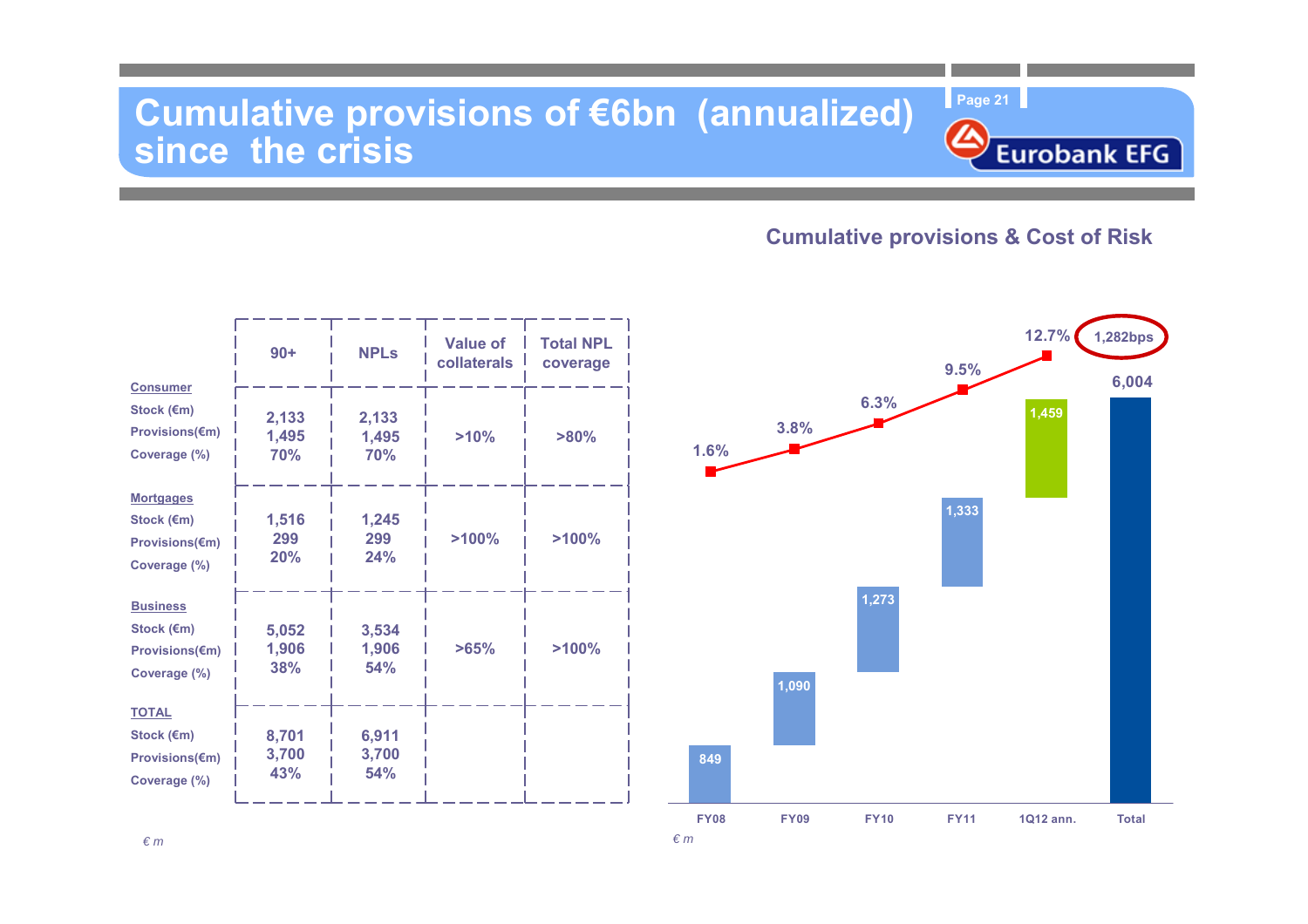### **1Q 2012 – Summary per Segment**



| $(\epsilon m)$                                        | <b>Retail</b> | Corporate | Wealth<br><b>Management</b> | <b>Global &amp; Capital</b><br><b>Markets</b> | <b>Capital &amp;</b><br><b>Other</b> | <b>Elimination</b><br><b>Center</b> | Int'l<br><b>Operations</b> | <b>Total</b> |
|-------------------------------------------------------|---------------|-----------|-----------------------------|-----------------------------------------------|--------------------------------------|-------------------------------------|----------------------------|--------------|
| Interest income                                       | 181.7         | 96.1      | 20.3                        | 57.7                                          | $-28.0$                              | 0.0                                 | 123.0                      | 450.8        |
| Net fee & commission income                           | 8.0           | 14.3      | 8.2                         | 1.1                                           | 0.02                                 | 0.0                                 | 26.9                       | 58.5         |
| Net Insurance income                                  | 0.0           | 0.0       | 5.1                         | 0.0                                           | 0.0                                  | 0.0                                 | 0.0                        | 5.1          |
| Non Banking services                                  | 0.4           | 0.0       | 0.0                         | 0.0                                           | 5.4                                  | 0.0                                 | 2.5                        | 8.4          |
| Other income                                          | $-0.6$        | $-1.9$    | $-0.1$                      | 31.6                                          | 6.6                                  | 0.0                                 | 9.4                        | 45.0         |
| Non-interest income                                   | 7.8           | 12.4      | 13.1                        | 32.7                                          | 12.1                                 | 0.0                                 | 38.9                       | 117.0        |
| <b>Fees Received/Paid</b>                             | 16.1          | 5.3       | $-8.2$                      | $-10.1$                                       | 6.6                                  | $-9.2$                              | $-0.6$                     | 0.0          |
| <b>Gross Market Revenues</b>                          | 205.7         | 113.7     | 25.2                        | 80.3                                          | $-9.3$                               | $-9.2$                              | 161.3                      | 567.8        |
| <b>Operating Expenses</b>                             | $-117.6$      | $-25.2$   | $-17.2$                     | $-17.6$                                       | $-14.1$                              | 9.2                                 | $-110.5$                   | $-293.0$     |
| <b>Loans Provisions</b>                               | $-283.0$      | $-21.8$   | $-0.2$                      | 0.0                                           | 0.0                                  | 0.0                                 | $-59.7$                    | $-364.7$     |
| Income from associates                                | $-0.5$        | 0.0       | 0.0                         | 0.0                                           | 0.0                                  | 0.0                                 | 0.0                        | $-0.5$       |
| Greek Sovereign Debt impairment & one-off val. losses | 0.0           | 0.0       | 0.0                         | $-183.5$                                      | $-15.4$                              | 0.0                                 | 0.0                        | $-198.9$     |
| Profit before tax from discontinued operations        | 0.0           | 0.0       | 0.0                         | 0.0                                           | 0.0                                  | 0.0                                 | 0.0                        | 0.0          |
| <b>Minorities</b>                                     | 0.0           | 0.0       | 0.0                         | 0.0                                           | $-3.7$                               | 0.0                                 | $-0.2$                     | $-3.9$       |
| PBT attr. to Shareholders                             | $-195.4$      | 66.7      | 7.8                         | $-120.8$                                      | $-42.4$                              | 0.0                                 | $-9.1$                     | $-293.2$     |
| % of Group PBT                                        | 66.6%         | $-22.7%$  | $-2.7%$                     | 41.2%                                         | 14.5%                                | 0.0%                                | 3.1%                       | 100.0%       |
| <b>Risk Weighted Assets</b>                           | 9,180         | 13,875    | 2,115                       | 5,089                                         | 1,082                                | $\overline{0}$                      | 10,911                     | 42,253       |
| <b>Allocated Equity</b>                               | 832           | 1,332     | 316                         | 356                                           | 602                                  | $\overline{0}$                      | 1,014                      | 4,452        |
| % of total                                            | 18.7%         | 29.9%     | 7.1%                        | 8.0%                                          | 13.5%                                |                                     | 22.8%                      | 100%         |
| Cost / Income                                         | 57.2%         | 22.2%     | 68.1%                       | 21.9%                                         | n.a.                                 |                                     | 68.5%                      | 51.6%        |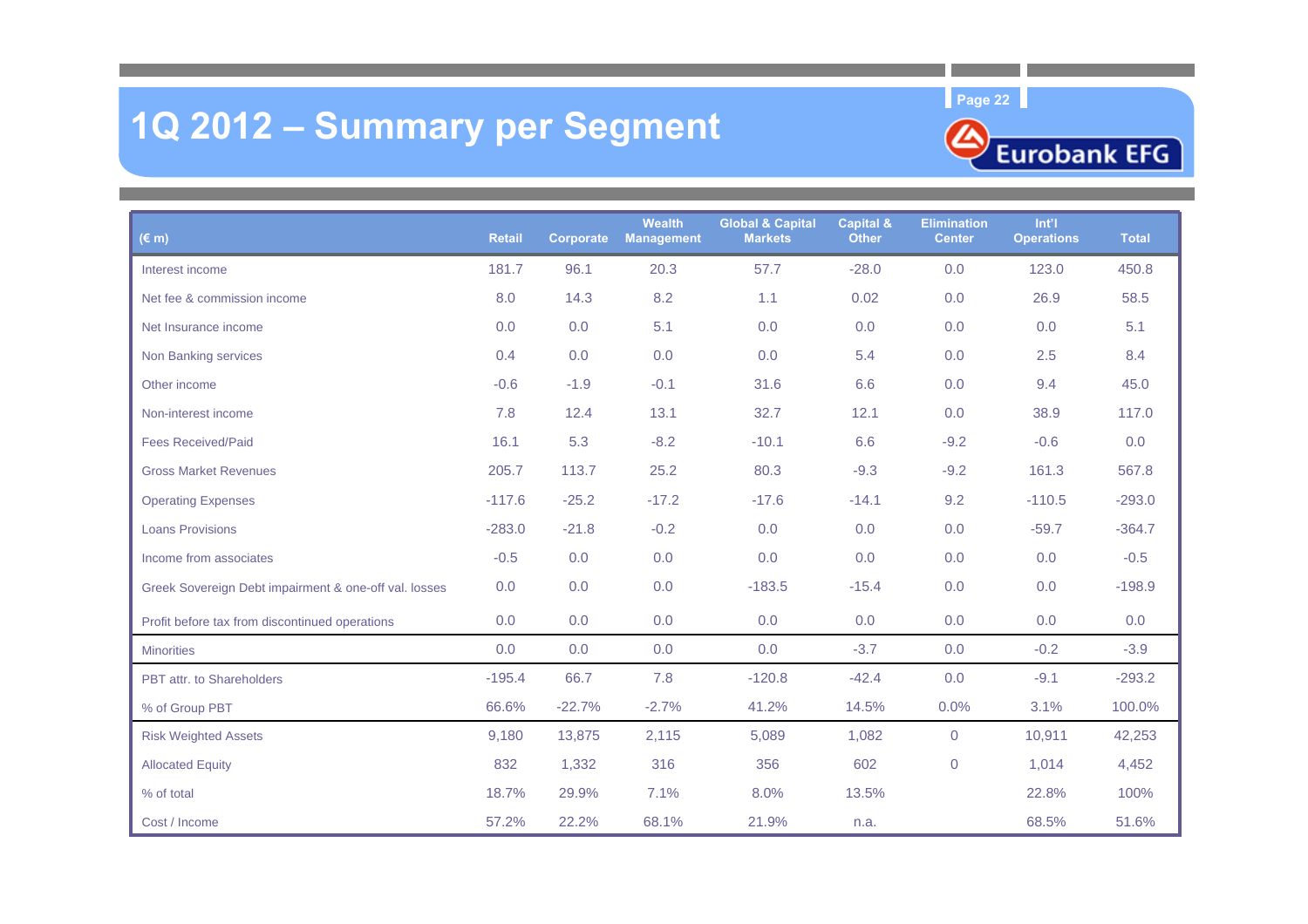## **1Q 2011 – Summary per Segment**



| $(\epsilon m)$                                    | <b>Retail</b> | <b>Corporate</b> | <b>Wealth</b><br><b>Management</b> | <b>Global &amp; Capital</b><br><b>Markets</b> | <b>Capital &amp;</b><br><b>Other</b> | <b>Elimination</b><br><b>Center</b> | Int'l<br><b>Operations</b> | <b>Total</b> |
|---------------------------------------------------|---------------|------------------|------------------------------------|-----------------------------------------------|--------------------------------------|-------------------------------------|----------------------------|--------------|
| Interest income                                   | 260.2         | 123.1            | 1.3                                | $-6.6$                                        | $-13.5$                              | 0.0                                 | 139.0                      | 503.4        |
| Net fee & commission income                       | 8.6           | 15.7             | 10.6                               | 10.3                                          | $-0.55$                              | 0.0                                 | 30.8                       | 75.6         |
| Net Insurance income                              | 0.0           | 0.0              | 10.5                               | 0.0                                           | 0.0                                  | 0.0                                 | 0.5                        | 11.0         |
| Non Banking services                              | 0.4           | 0.0              | 0.0                                | 0.0                                           | 6.0                                  | 0.0                                 | 1.0                        | 7.4          |
| Other income                                      | 6.0           | $-5.9$           | $-2.2$                             | 26.8                                          | $-113.2$                             | 0.0                                 | 3.7                        | $-84.8$      |
| Non-interest income                               | 15.0          | 9.8              | 18.9                               | 37.1                                          | $-107.8$                             | 0.0                                 | 36.1                       | 9.1          |
| <b>Fees Received/Paid</b>                         | 28.4          | $-0.3$           | $-7.8$                             | $-12.5$                                       | 4.0                                  | $-10.3$                             | $-1.6$                     | 0.0          |
| <b>Gross Market Revenues</b>                      | 303.6         | 132.6            | 12.4                               | 17.9                                          | $-117.2$                             | $-10.3$                             | 173.4                      | 512.5        |
| <b>Operating Expenses</b>                         | $-118.5$      | $-28.9$          | $-15.2$                            | $-16.9$                                       | $-22.4$                              | 10.3                                | $-115.5$                   | $-307.1$     |
| <b>Loans Provisions</b>                           | $-241.7$      | $-33.0$          | $-0.7$                             | 0.1                                           | 0.0                                  | 0.0                                 | $-59.4$                    | $-334.6$     |
| Income from associates                            | $-0.2$        | 0.0              | 0.0                                | 0.0                                           | 0.0                                  | 0.0                                 | 0.0                        | $-0.2$       |
| Profit before tax from<br>discontinued operations |               |                  |                                    |                                               | 219.8                                |                                     |                            | 219.8        |
| <b>Minorities</b>                                 | 0.0           | 0.0              | 0.0                                | 0.0                                           | $-3.5$                               | 0.0                                 | $-0.2$                     | $-3.8$       |
| PBT attr. to Shareholders                         | $-56.8$       | 70.7             | $-3.5$                             | 1.2                                           | 76.6                                 | 0.0                                 | $-1.7$                     | 86.6         |
| % of Group PBT                                    | $-65.5%$      | 81.6%            | $-4.0%$                            | 1.4%                                          | 88.4%                                | 0.0%                                | $-1.9%$                    | 100.0%       |
| <b>Risk Weighted Assets</b>                       | 9,479         | 16,942           | 383                                | 5,472                                         | 1,463                                | $\overline{0}$                      | 11,191                     | 44,929       |
| <b>Allocated Equity</b>                           | 941           | 1,497            | 165                                | 383                                           | 1,896                                | $\overline{0}$                      | 1,268                      | 6,149        |
| % of total                                        | 15.3%         | 24.3%            | 2.7%                               | 6.2%                                          | 30.8%                                |                                     | 20.6%                      | 100%         |
| Cost / Income                                     | 39.0%         | 21.8%            | 122.3%                             | 94.2%                                         | n.a                                  |                                     | 66.6%                      | 59.9%        |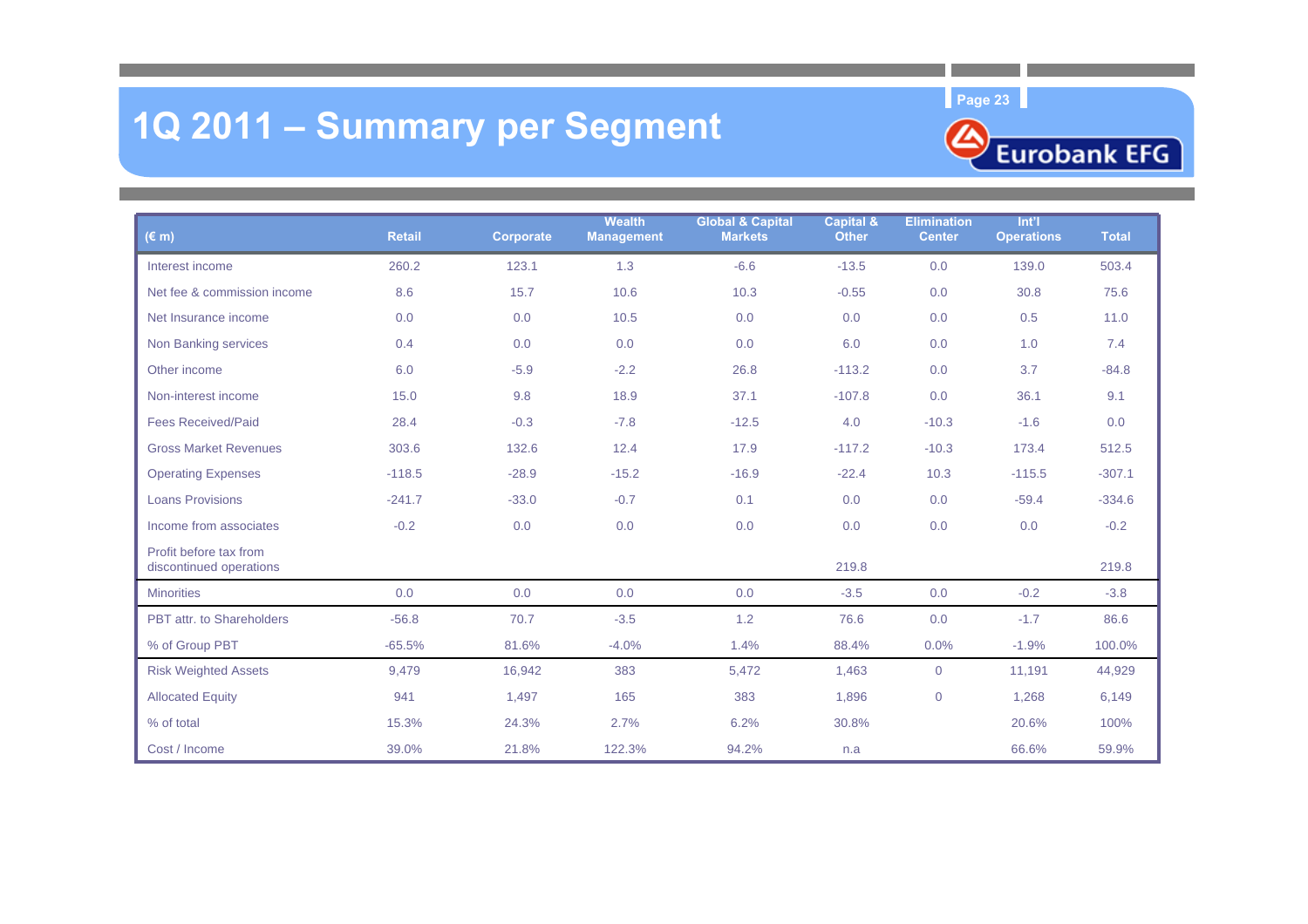



| EFG Eurobank Ergasias, 20 Amalias Avenue, 105 57 Athens, Greece |                                |  |  |  |  |  |  |
|-----------------------------------------------------------------|--------------------------------|--|--|--|--|--|--|
| Fax:                                                            | +30 210 3337 160               |  |  |  |  |  |  |
| E-mail:                                                         | investor_relations@eurobank.gr |  |  |  |  |  |  |
| Internet:                                                       | www.eurobank.gr                |  |  |  |  |  |  |
| <b>Reuters:</b>                                                 | <b>EFGr.AT</b>                 |  |  |  |  |  |  |
| Bloomberg:                                                      | <b>EUROB GA</b>                |  |  |  |  |  |  |

#### **Investor Relations**

| <b>Dimitris Nikolos</b>    | Tel: +30 210 3337688 | E-mail: dnikolos@eurobank.gr         |
|----------------------------|----------------------|--------------------------------------|
| Yannis Chalaris            | Tel: +30 210 3337954 | E-mail: <i>ychalaris@eurobank.gr</i> |
| <b>Anthony Kouleimanis</b> | Tel: +30 210 3337537 | E-mail: akouleimanis@eurobank.gr     |

| E-mail: dnikolos@eurobank.gr    |
|---------------------------------|
| E-mail: ychalaris@eurobank.gr   |
| E-mail: akouleimanis@eurobank.g |